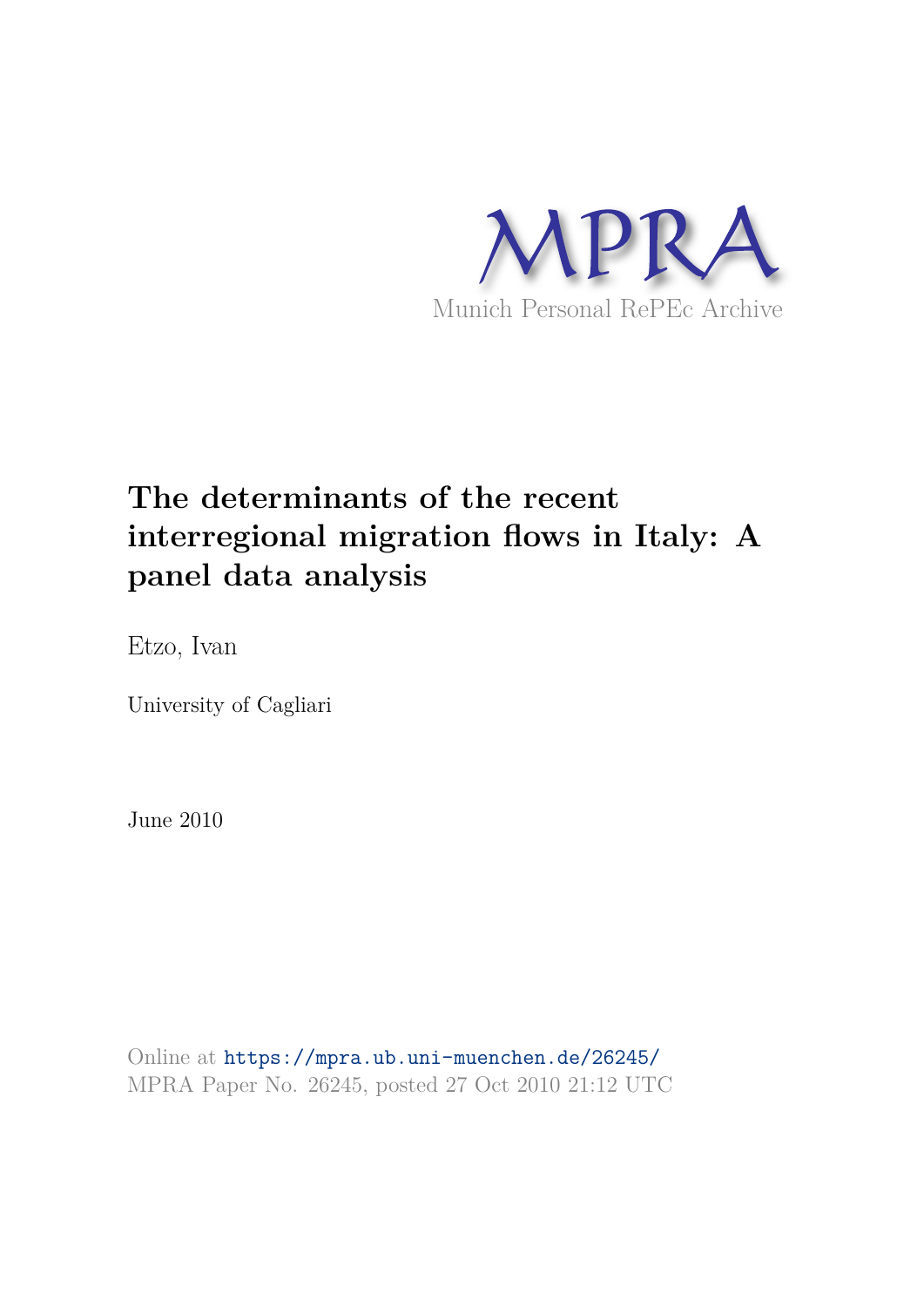## **The determinants of the recent interregional migration flows in Italy: A panel data analysis**

#### Ivan Etzo

#### *Abstract*

The present study investigates the determinants of interregional migration flows in Italy in the light of the upsurge occurred in 1996, after two decades of decreasing internal migration rates. We apply *the fixed effect vector decomposition estimator* (FEVD) on a gravity model using bilateral migration flows for the period 1996-2005 and show that it improves the estimates with respect to the traditional panel data estimators. We find that omitting distance and in presence of rarely time invariant covariates (e.g., population and income) the standard panel data models significantly bias the estimates. The overall economic level and the probability to find a job (proxied by per capita GDP and unemployment rate) appear to be the key variables whose changes are able to push flows of migrants away from their regions and to direct them to "better off" destinations. We find that migrants leaving the regions in the Centre-North respond differently to the push and pull forces with respect to southern migrants. We then estimate a dynamic model and find evidence for the presence of social networks which in our model take place between each pair of regions.

**Keywords:** Interregional migration, gravity model, panel data, FEVD.

**JEL Classification:** R23, J61, O15.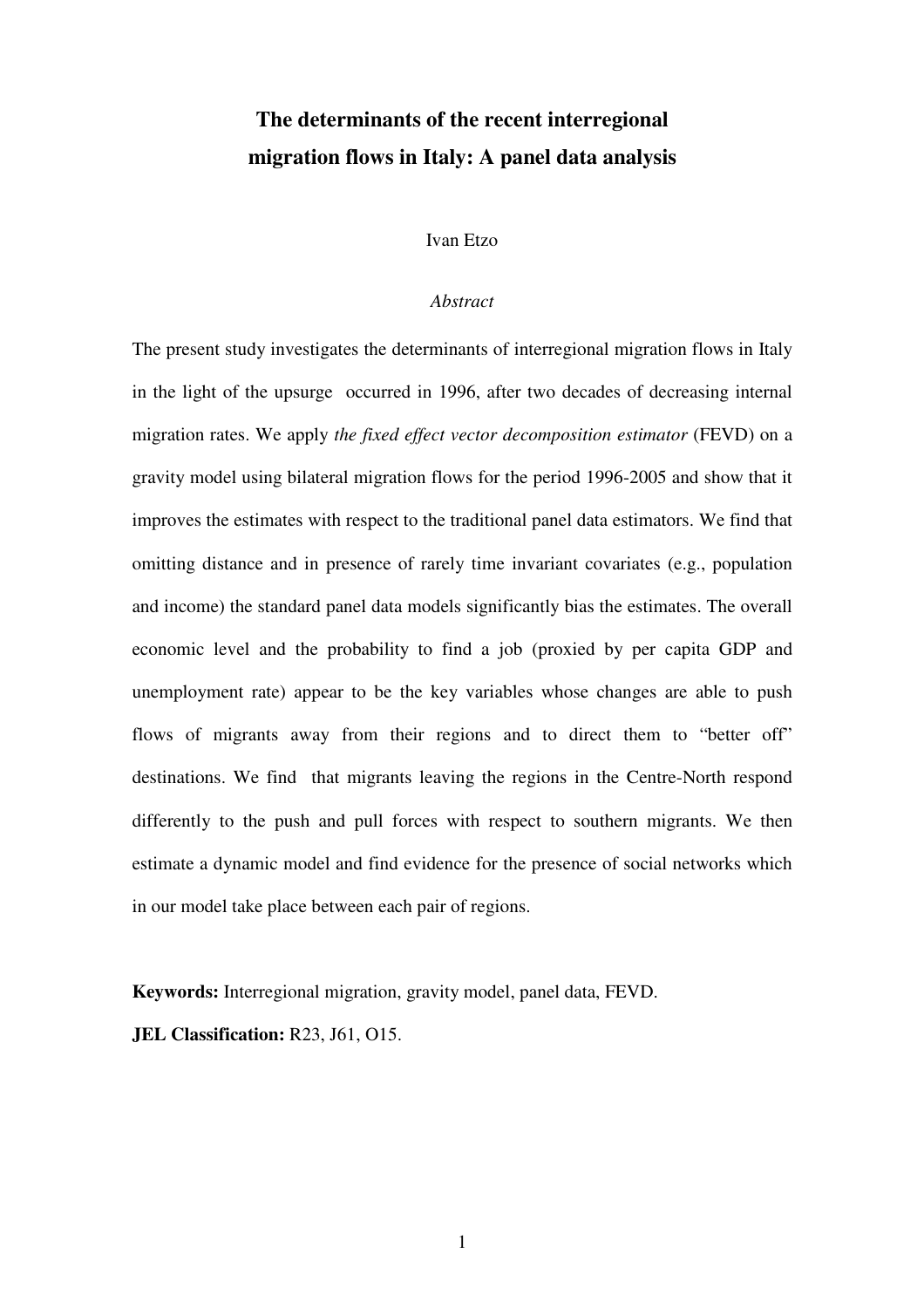## **1. Introduction**

Over the second half of the last century, internal migration in Italy experienced two main migration trends. The first one, which dominated the fifties and the sixties, was characterized by intense migration flows, mainly from the South to the North of Italy. Large differences in unemployment rates and wages between the North and the South seemed to have been the main migration determinants (Salvatore, 1977). The second one was marked by a dramatic decrease of internal mobility and lasted from the first half of seventies until the first half of nineties. Differentials in income and unemployment, however, did not decrease during this second trend. Falling migration rates despite the presence of strong regional disparities, which is known as "the empirical puzzle" (e.g., Faini *et al.*, 1997, Cannari *et al.*, 2000), persisted until the second half of nineties.

In 1996, official statistics report a considerable upturn in internal migration flows. Is this the end of the empirical puzzle? Are the recent migrants responding to economic disparities between regions? Furceri (2006) finds that, during the period 1985-2001, net immigration responded to regional income differences but not to the unemployment rate differences. Basile and Causi (2007) split their analysis into two periods finding that the macroeconomic determinants have a stronger effect in the second one (1996-2000) rather than in the first one (1991-1995). Our study gives a further contribute that differs from the previous ones in that we use gross bilateral migration flows and estimate a spatial interaction model, as it is strongly suggested by the relevant literature (Greenwood, 1985, Cushing and Poot, 2004). As a result, the analysis is able to assess the impact of distance and to identify the *push* and *pull* factors. Furthermore, we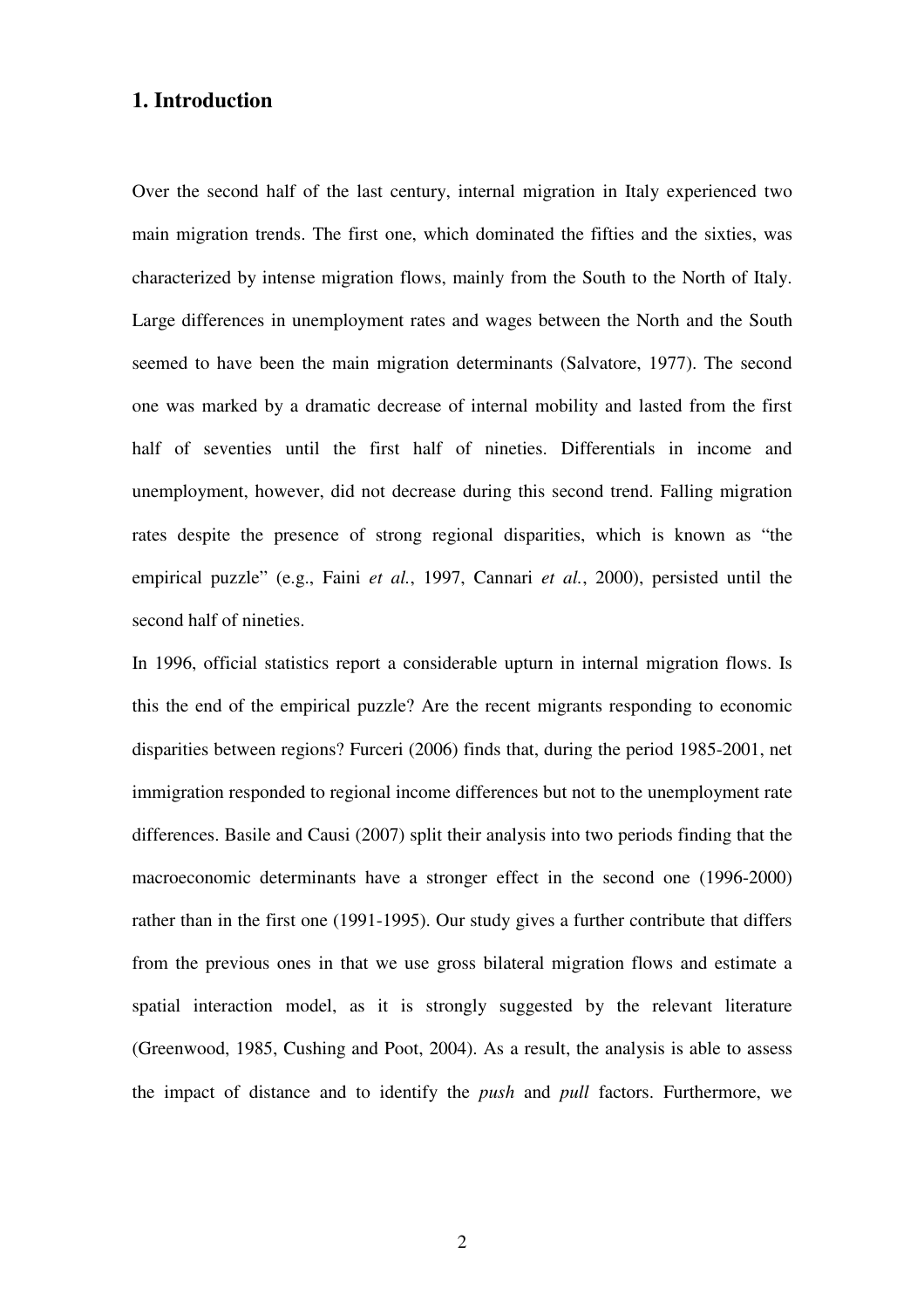estimate a dynamic specification of the model in order to detect the presence of regionto-region network effects.

We apply panel data analysis in order to take advantage of the double dimension of each observation (i.e. yearly bilateral flows). However, due to the restrictive assumption of the random effect model, only the fixed effect estimator could be used with our data. A common problem that arise when applying the FE estimator to gravity models is that the within transformation does not give the estimates for the time invariant variables (Hsiao 2003, Wooldridge 2002). We overcome this limitation by applying the *fixed effects vector decomposition estimator* (FEVD), a recent panel data technique that allows to estimate the time invariant variables (Plümper and Troeger, 2007). This estimator has also the advantage to improve the estimation efficiency for those variables with a relative low within variance, like the GDP and the population size.

Our aim is, therefore, to provide an empirical investigation on the determinants of the recent migration wave in Italy, using for the first time a spatial interaction model and a recent panel data estimator. The results, in fact, show that distance is an important determinant and that migrants respond differently to the same variable in the region of origin rather than in the destination one. The role of pushing and pulling factors and the impact of distance is emphasized in a further analysis which focuses on the migration between the Centre-North and the South as separate sub-samples.

The paper is organized as follows. Section 2 describes the (past and recent) trends of internal migration in Italy and the interregional disparities. Section 3 introduces the theoretical framework. In section 4 we discuss the econometric technique. In Section 5 we show and discuss the empirical results. Section 6 concludes.

3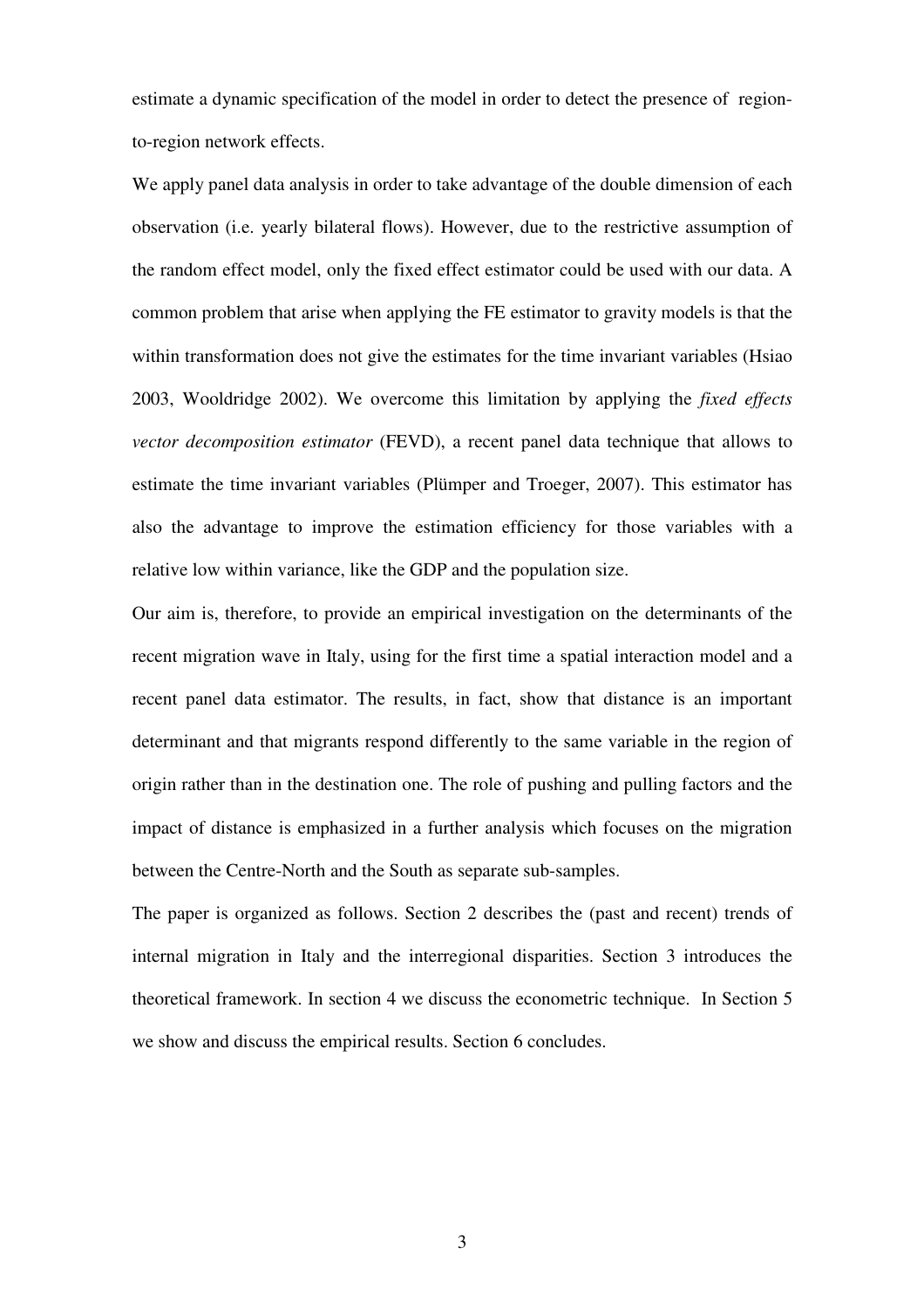## **2. Internal migration flows in Italy**

#### **2.1 Past trends of internal migration flows and the "empirical puzzle".**

After WWII, internal migration in Italy experienced two main cycles. The first one, which dominated the fifties and the sixties, was characterized by extremely intense migration flows. During this period, a considerable stream of people moved mainly from the Southern regions in favour of the more industrialised Northern regions<sup>1</sup>. These intense flows of internal migration can be explained within the rural-to-urban model developed by Harris and Todaro (1970). Accordingly, a considerable increase in labour demand from the big industries, located mostly in the North-West, triggered the migration of people working in the rural Southern regions. The excess of labour supply in the agricultural sector played also an important role as a push factor. This big wave of migrants from Southern to Northern regions continued for twenty years, probably reinforced by social networks, which might have played a decisive role in the long-run trend.

During the first half of seventies internal migration flows started to decrease. The oil crisis, which involved the big industries in the North-West, caused a reduction of the labor demand. The so called "industrial triangle" (i.e., Turin-Genoa-Milan) was, in fact, the main recipient for migrants during the first cycle. The second cycle was characterized by a persistent negative trend of internal migration flows, which continued throughout the eighties until the second half of nineties. During that period the North-West switched from a positive to a negative net migration rate, whilst on the contrary, the Centre and the North-East became the main destinations for internal migrants

<sup>&</sup>lt;sup>1</sup> In 1961, 240 thousand people moved from the Southern regions to the Centre-North (Bosco, 2003).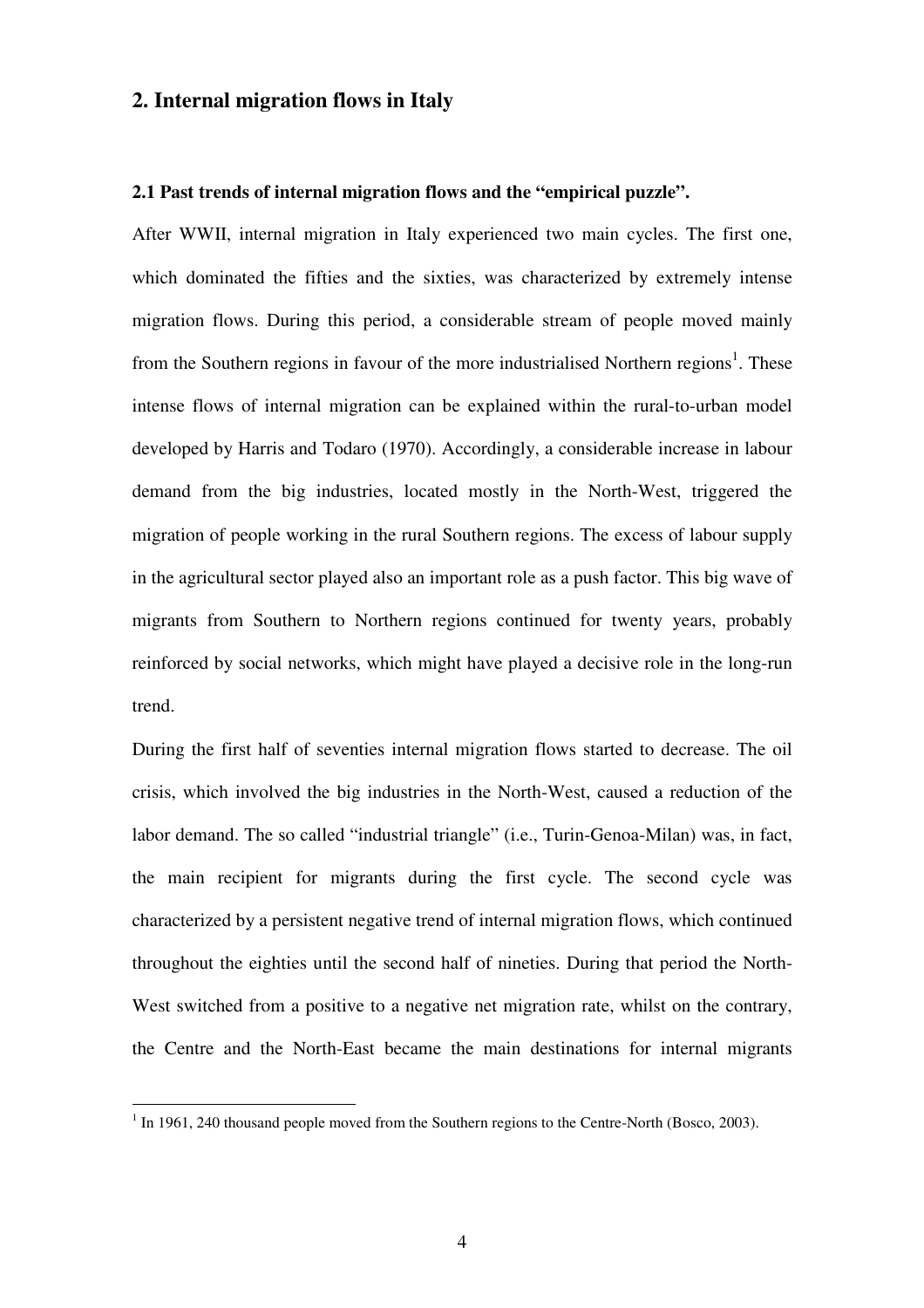(Attanasio and Padoa Schioppa, 1991). In addition, contrary to what had characterized the first cycle, since the mid of Seventies emigration rates seemed not to be strongly correlated with unemployment and income differentials. Although the cost of living and real wages differential changed slightly in favour of Southern regions, during this period regional disparities in per capita incomes and unemployment rates were still substantially high (Faini et al., 1997). The main feature of the second cycle of internal migration flows is, therefore, the mismatch between internal migration and regional disparities. The failure of traditional theory to explain such a phenomenon, which is known as "the empirical puzzle", attracted the interest of many researchers. The main explanations provided by different studies can be summarised as follows.

A possible explanation is the decline in wages differentials between the North and the South due to the introduction of the Labor Contract. However, migrants are supposed to consider the "expected" wage, and for it to decrease also unemployment differentials have to decrease, making the migration a less attractive option to increase the future net expected income. On the contrary the unemployment rates' differentials were not small enough to compensate the increase in real wages.

Another possible explanation is the increasing costs of housing for emigrants, like transactions costs and taxes. Empirical results show that differential in house prices discouraged internal migration in Italy (Cannari *et al*., 2000). However, it is unlikely that this was the main reason of falling internal migration.

A further explanation points out to the increase in disposable income in the Southern regions favoured by the strong government and family support (Attanasio and Padoa-Schioppa, 1991). Young potential migrants could rely on family support to finance the cost of waiting while old potential migrants could benefit from social supports like the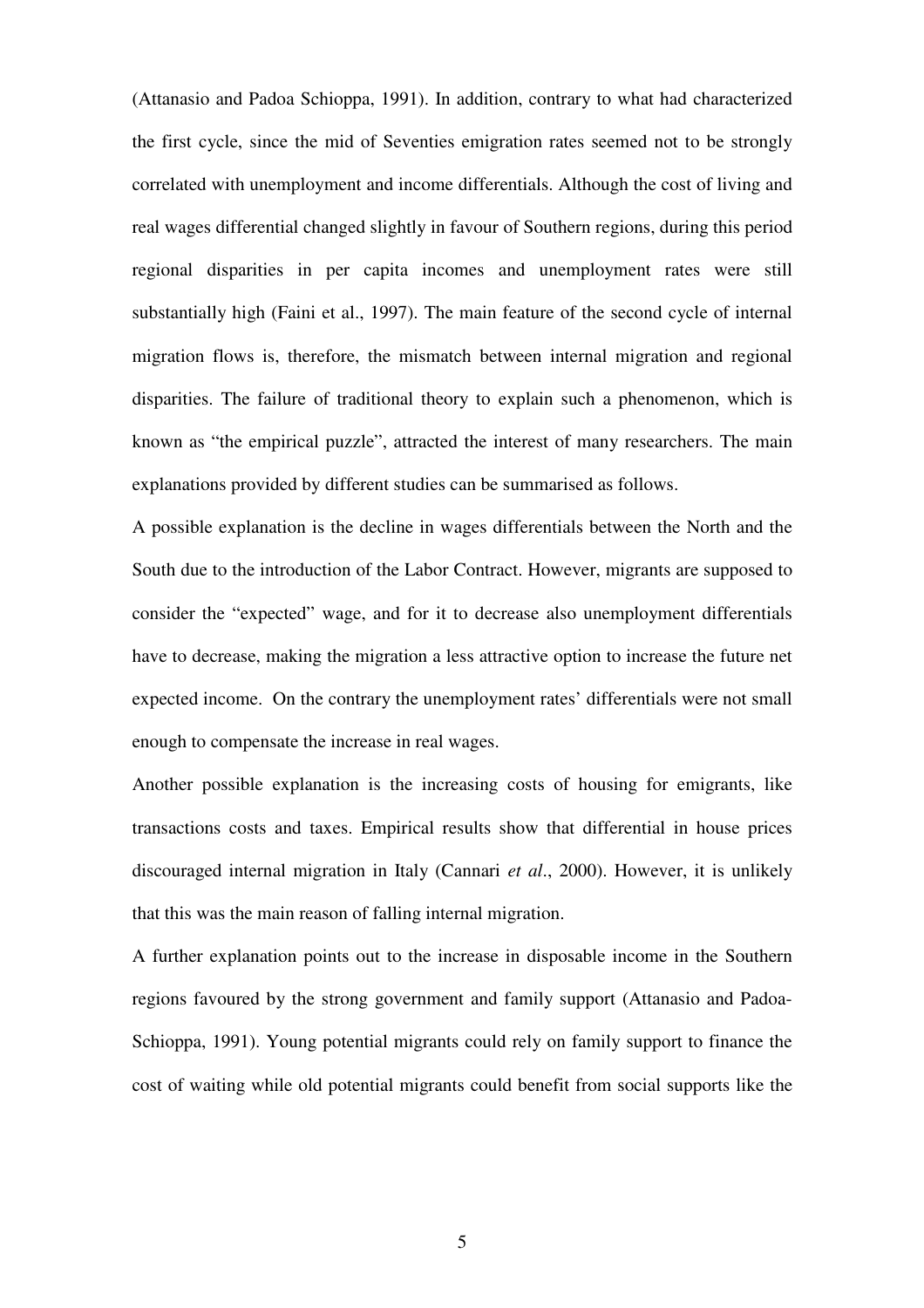increased possibilities to anticipate the retirement. Fachin (2007) provides empirical supports to this hypothesis using a panel cointegration approach to analyse the long-run determinants of internal migrations during the period 1973-1996. However, one might argue that more disposal income could also help to finance the costs of moving especially in the presence of expectations for growing differential among the Southern regions and the rest of Italy.

Faini et al. (1997), in fact, show that high household income is associated with great mobility. They argue that the empirical puzzle is the result of the combination of interregional job mismatching and high mobility costs. Job agencies in Italy during that period were only public, moreover, they were operating inefficiently under a legal monopoly. Lack of information about the possibility of finding a job in another region brings uncertainty and, consequently, higher migration costs for people willing to move. In addition, technological progress was changing the labour demand and its main geographical place of origin, which shifted from the North-West to the North-East. More qualified and specialised workers were needed in place of generic workers that had been hired in the previous two decades (Murat and Paba, 2001). As a result, new potential migrants could not rely on the old family networks as they did in the past<sup>2</sup>.

## **2.2 The end of the "empirical puzzle" and the new migration trend**

 $\overline{a}$ 

After a long break that lasted for more than two decades, internal migration flows started to grow again in 1996, as reported by the Italian National Institute of Statistics

<sup>&</sup>lt;sup>2</sup> Casavola and Sestito (1995) point out, in fact, that job searching activities in Italy were based mostly on family and friends networks.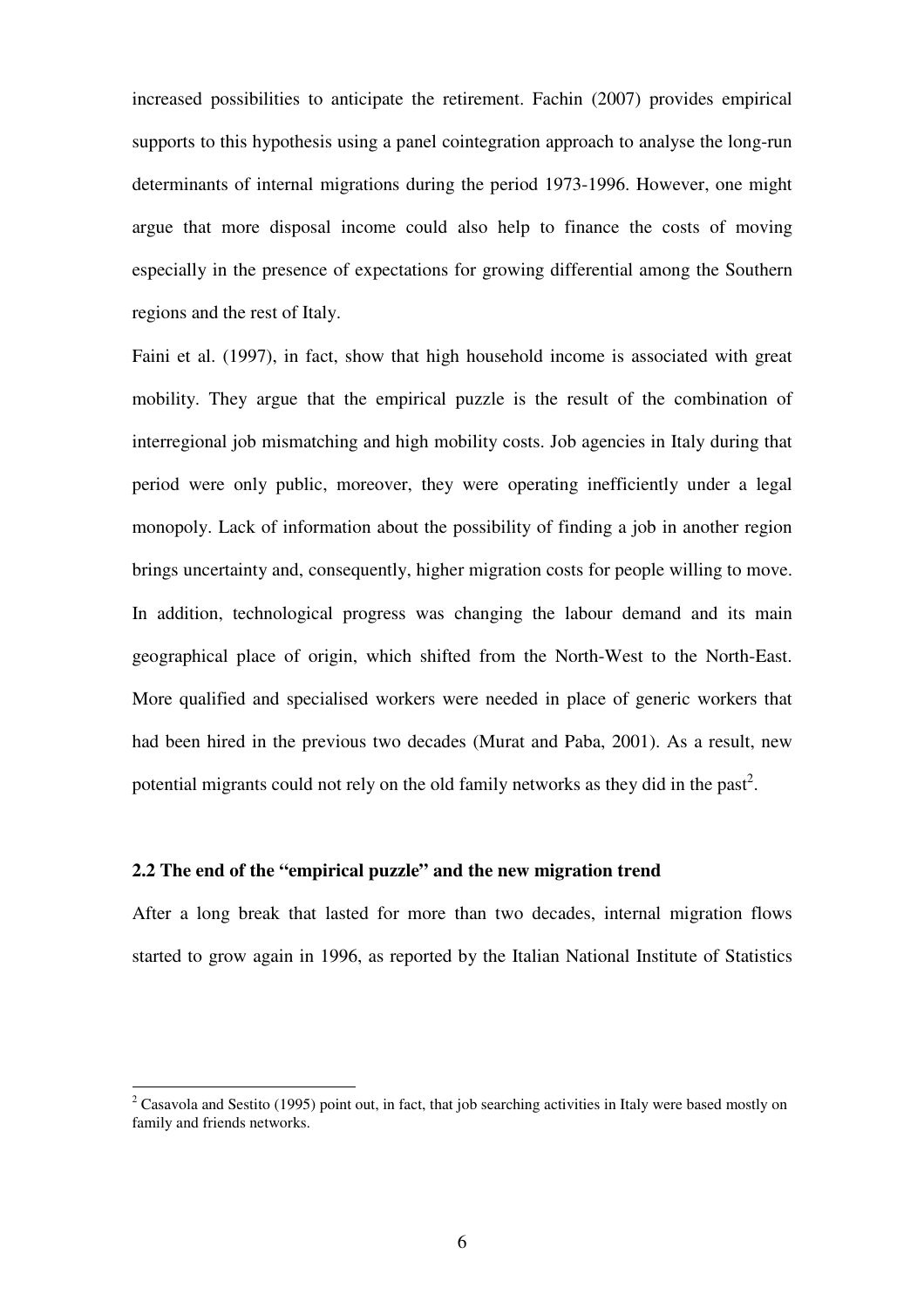(Fig.  $1$ )<sup>3</sup>. In 1998, the solely out migration from the South to the rest of Italy reached 129 thousand units, a level that had not been reached since 1974 (Bonifazi, 2001).

#### Fig.1

#### Fig.2

The Fig.2 shows the positive trend of interregional migration flows during the period chosen for the empirical analysis (i.e. 1996-2005). These data (source: ISTAT), which are collected by each municipality in their official population registries, provide the number of Italian citizens that, during a year, cancelled their residency in their region of origin to move to another region $4$ .

Another important aspect concerns the differences between the actual migration and the past migration flows. In fact, while the main direction of the flows has not changed (i.e., from South to Centre-North), its composition reveals some relevant changes in terms of age and educational attainment of migrants. During the period 1950-1970 migrants leaving the Southern regions of Italy were very young and with low educational attainment. The young migrants today are more skilled and five years older (on average) than migrants during the sixties.<sup>5</sup> Piras (2005) measured the human capital content of migrants showing that the Southern regions of Italy lost human capital during the period 1980-2002<sup>6</sup>.

<sup>&</sup>lt;sup>3</sup> See also the annual report of SVIMEZ (2004).

<sup>&</sup>lt;sup>4</sup> The data refer to Italian citizens aged 14 and more and do not include the number of commuters.

 $<sup>5</sup>$  They are reported to be between 24 and 29 years old and in 2004 almost half of migrants (49.4%) from</sup> Southern regions held a high educational attainment (SVIMEZ, 2007)

<sup>&</sup>lt;sup>6</sup> This aspect bears important implications: a net loss in human capital might affect regional growth rates and the convergence process.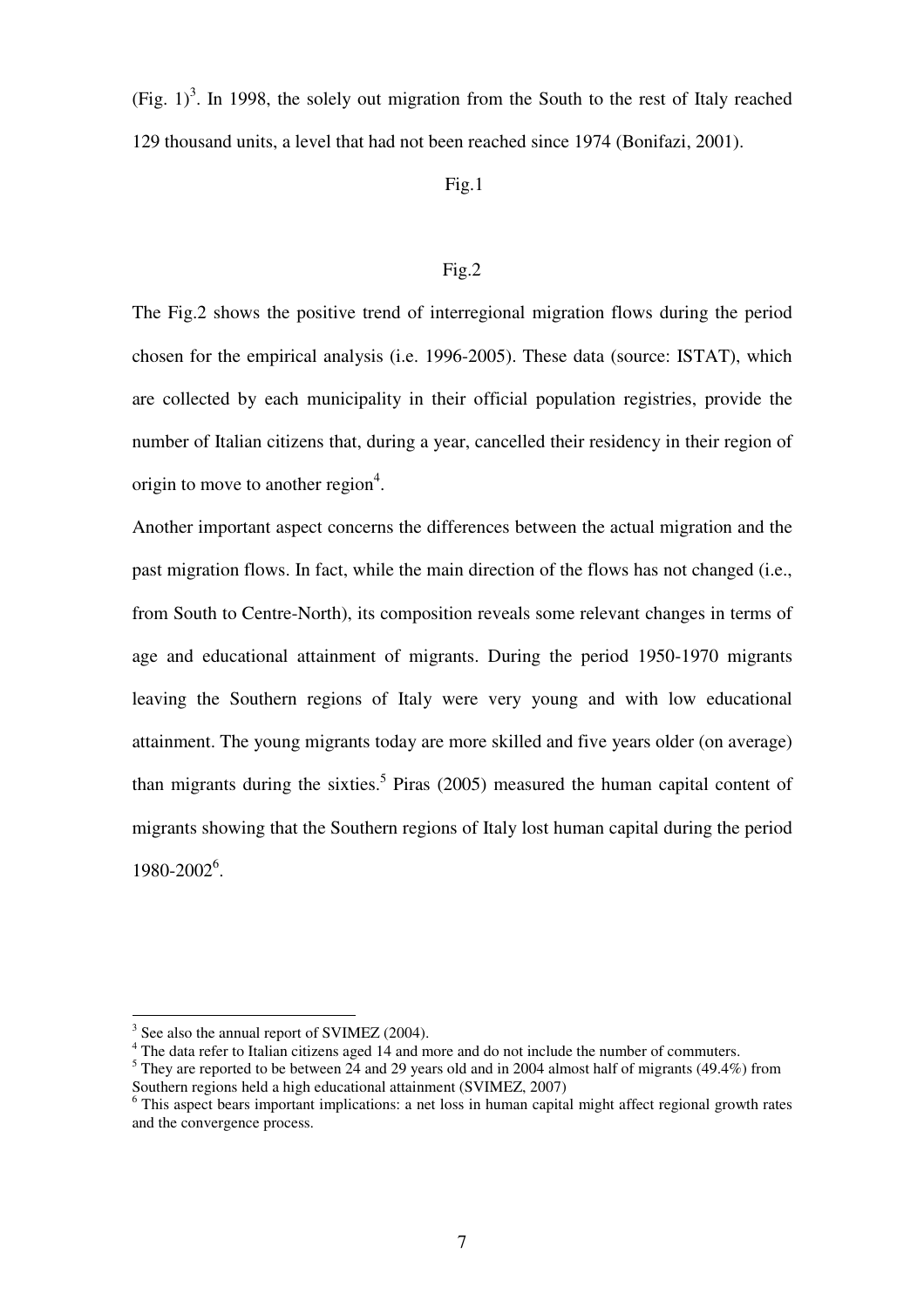#### **2.3 Regional disparities and interregional migration flows**

Other studies have already shown that regional disparities were not decreasing during the period 1970-1995, when internal migration flows were, indeed, decreasing (see Fachin, 2007). We now show and discuss the trends of the two main macroeconomic indicators, namely, unemployment rate and per capita GDP, during the period 1996- 2005.

Since the unification in 1861, Italy has experienced the dualism between the South (also called "Mezzogiorno") and the North. Fig. 3 shows the real per capita GDP trends for the four macro areas<sup>7</sup>. It is clear that the "historical" gap between the South and the Centre-North is still persistent. The distances between the three richer areas are substantially constant, with the North-East regions leading the group.

Focusing on the dualism between the South and the Centre-North, the Fig. 4 shows the real per capita GDP in the South as a percentage of the real per capita GDP in the Centre-North. Despite the evident convergence process, the differential remains remarkable and the real per capita GDP in the South is under the 60% of the real per capita GDP in the Centre-North.

#### Fig.3

## Fig.4

The other macroeconomic indicator, which is expected to affect internal migration, is the unemployment rate. As Fig. 5 shows, the gap between the "Mezzogiorno" and the Centre-North is also relevant with respect to the unemployment rate differential. The North-Eastern regions of Italy have the lowest unemployment rates, followed by the

<sup>&</sup>lt;sup>7</sup> The four areas include the following regions: Piemonte, Val D'Aosta, Lombardia and Liguria (North-West); Trentino A Adige, Veneto, Friuli V. Giulia and Emilia Romagna (North-East); Toscana, Umbria, Marche and Lazio (Centre); Abruzzo, Molise, Campania, Puglia, Basilicata, Calabria, Sicilia and Sardegna (South or "Mezzogiorno").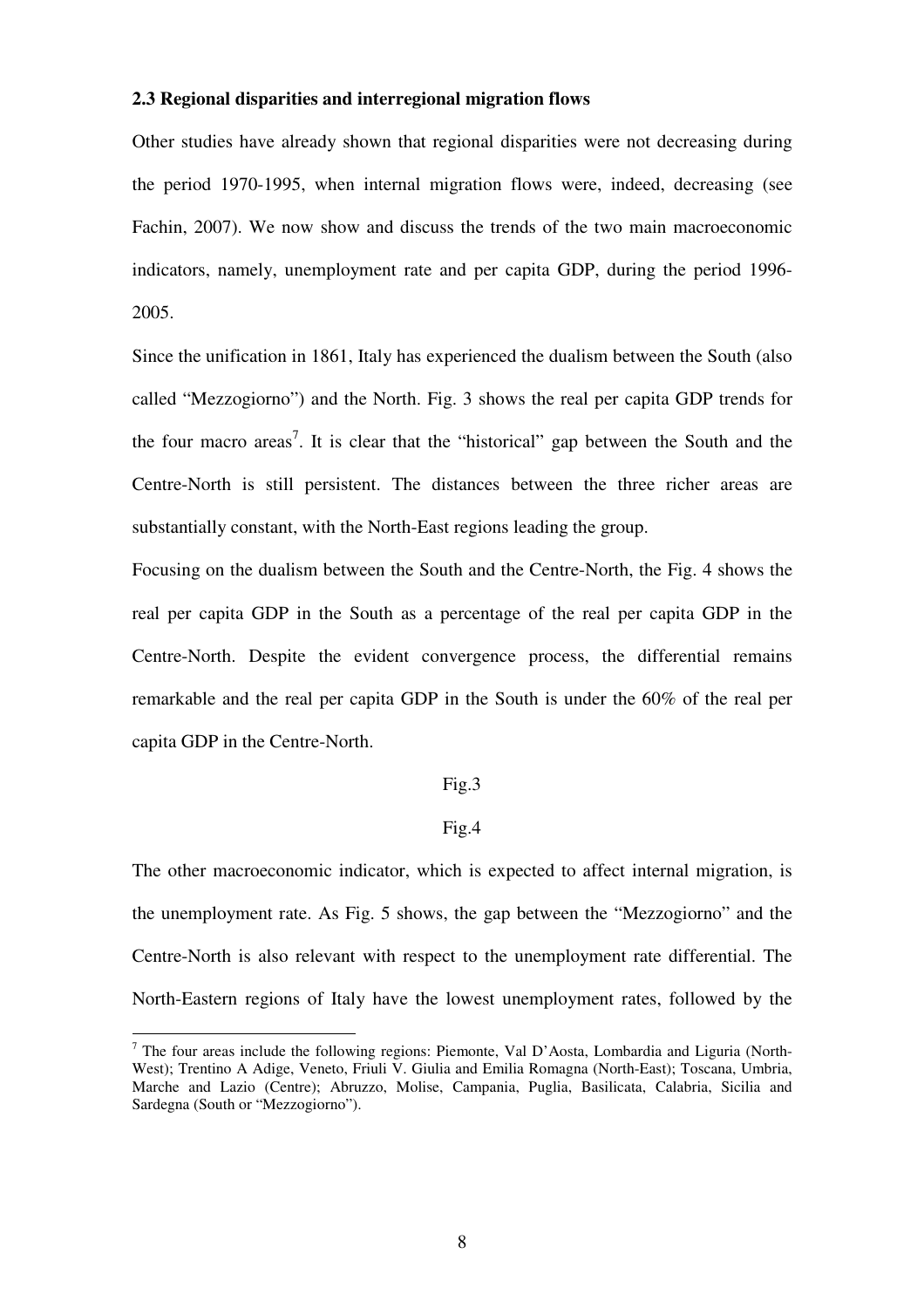North-West and the Centre. It is interesting to note the convergence process that started in 1995 among the regions in the Centre-North, in particular between the Centre and the North-East. The difference between the two areas narrowed from 3.6 points in 1995 to 2.6 points in 2005. On the contrary, the unemployment rate path for the Southern regions experienced an increasing trend from 1995 till 1999 and a decreasing trend from 2000 till 2005.

## Fig.5

Accordingly, Fig. 6 shows that the (huge) gap in the unemployment rates between the South and the Centre-North worsened from 1995 until 1999. In 2000 the difference in the unemployment rates between Southern regions and the Centre-North started a decreasing trend<sup>8</sup>.

#### Fig.6

This section showed that interregional differences between the Centre-North and the South of Italy narrowed throughout the period 1995-2005. Is migration playing a role in these convergence process? The answer is not easy but a necessary condition for migration to give a contribution is certainly that migrants move from regions with high unemployment rates and low income to regions where the income is high and the unemployment rate is low. In the next sections we will carry out an empirical analysis aimed at investigating the response of the recent migration flows to the main economic determinants, controlling also for non economic factors.

 $8$ The gap was about 10.2 percentage points in 1995, 12.9 in 2000 when the gap started to decrease till the last year in 2005 when the gap reached 9.4 percentage points (ISTAT).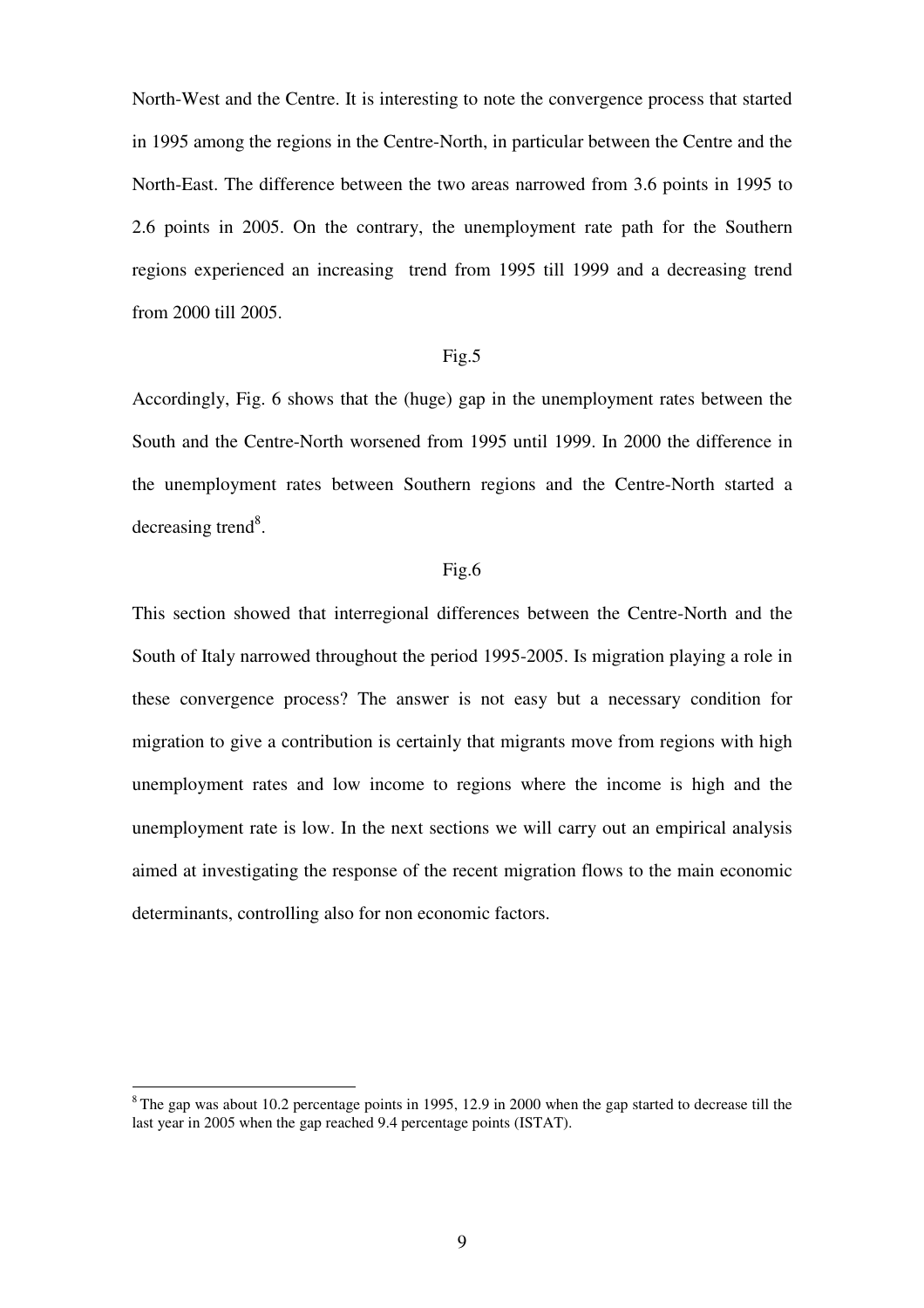## **3. The model**

The empirical analysis is based on the extended version of the gravity model developed by Lowry (1966), which can be generalized to include all the possible push and pull factors, that is:

$$
M_{ij} = k^{\gamma_0} \cdot \frac{P_i^{\gamma_1} P_j^{\gamma_2}}{D_{ij}^{\gamma_3}} \cdot \prod_{s=1}^n \frac{X_{s,j}^{\alpha_s}}{X_{s,i}^{\beta_s}}
$$
(1)

where, the number of people *Mij* moving from region *i* to region *j* depends positively on the population size in each region  $(P_i, P_j)$  and negatively on the physical distance between the two regions  $(D_{ij})$ .  $X_{s,i}$  may includes all the possible exogenous variables for the origin region  $i$  that may act as push factors for migration, while  $X_{s,i}$  may includes all the exogenous variables that can attract (pull) migrants in the destination region *j*. According with this model different variables aimed at capturing the economic, labour market, environmental and policy conditions can be used as valid regressors (see Andrienko and Guriev, 2004).

Specifying model (1) in logarithmic form we obtain the following estimating equation:

$$
\ln M_{ij} = \gamma_0 \ln k + \gamma_1 \ln P_i + \gamma_2 \ln P_j - \gamma_3 \ln D_{ij} + \sum_{s=1}^n (\ln X_{s,j}^{\alpha_s} - \ln X_{s,i}^{\beta_s})
$$
(2)

Population and distance represent the *standard gravity variables* characterizing equation (2) as a gravity model. Population size of both origin and destination regions is expected to affect positively migration while distance should discourage migration. The inclusion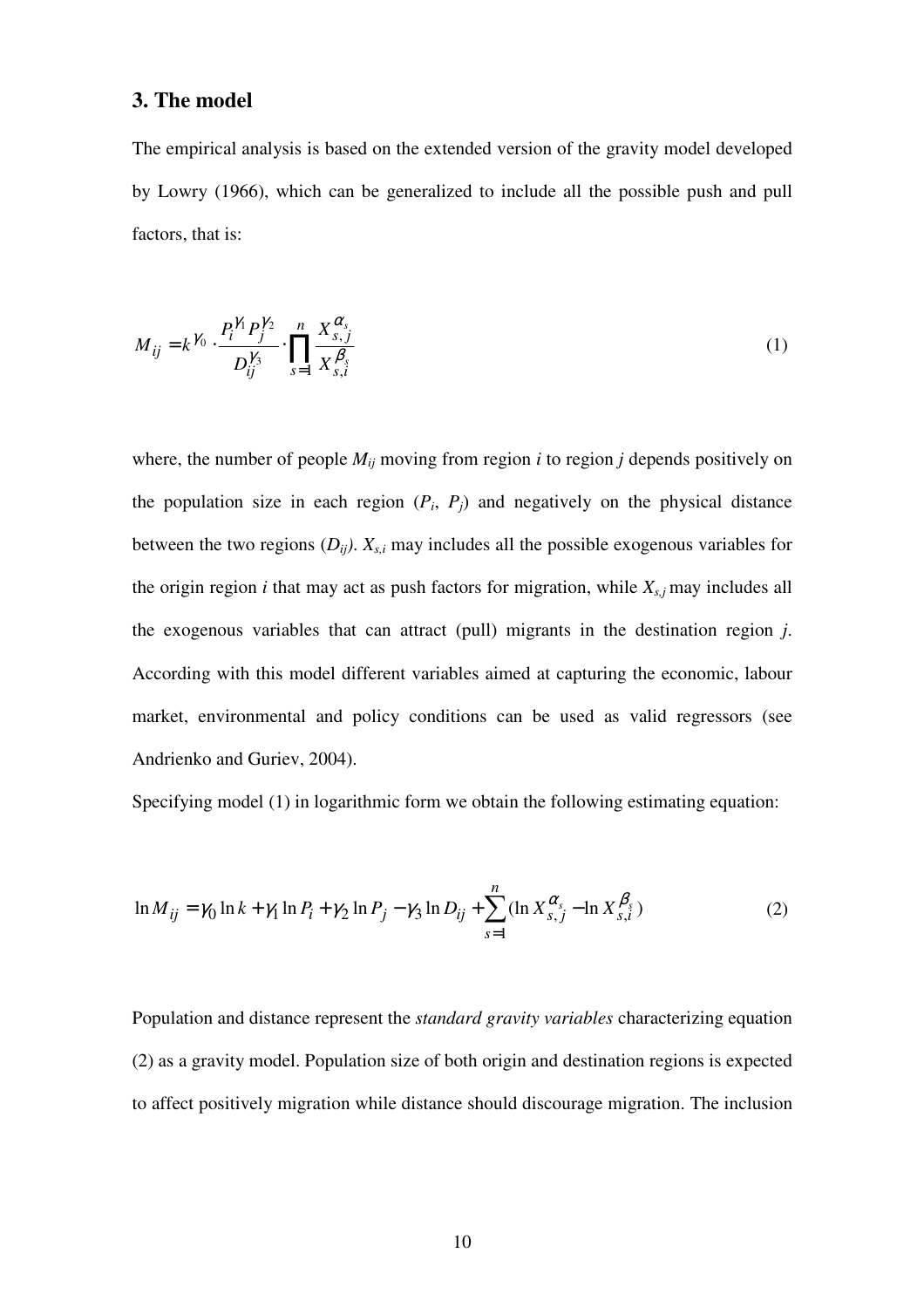of population in the model is important to take into account the increase in migration flows that results merely from an increase in population size. That is, the more one region is populated the higher will be the probability to migrate. The physical distance is commonly used as a proxy to take into account all the costs that are (directly or indirectly) related to the distance and might affect migration decisions, like transportation costs, information costs, and psychological costs. Moreover, including bilateral migration flows together with distance and the push/pull factors qualifies equation (2) as a spatial interaction model. Even though we are aware that spatial interaction models might not assure that the assumption of independence among observations is fully satisfied (see Le Sage and Pace, 2008) it is the first time that spatial interactions are considered to study internal migration in Italy.

## **4. Panel data approach**

#### **4.1 Panel data models**

Using yearly data on gross migration flows implies that each observation has a double dimension. A first dimension refers to the spatial distribution of migrants across regions, whilst a second dimension is the temporal one and measures the yearly flows between every pair of regions.

Panel data models take advantage of this double information and can better account for the omitted variables and the individual heterogeneity (Hsiao, 2003; Wooldridge, 2002). These two features turn out to be fundamental in migration where the individuals (i.e., regions) are heterogeneous and many variables are likely to affect the destination choice of migrants.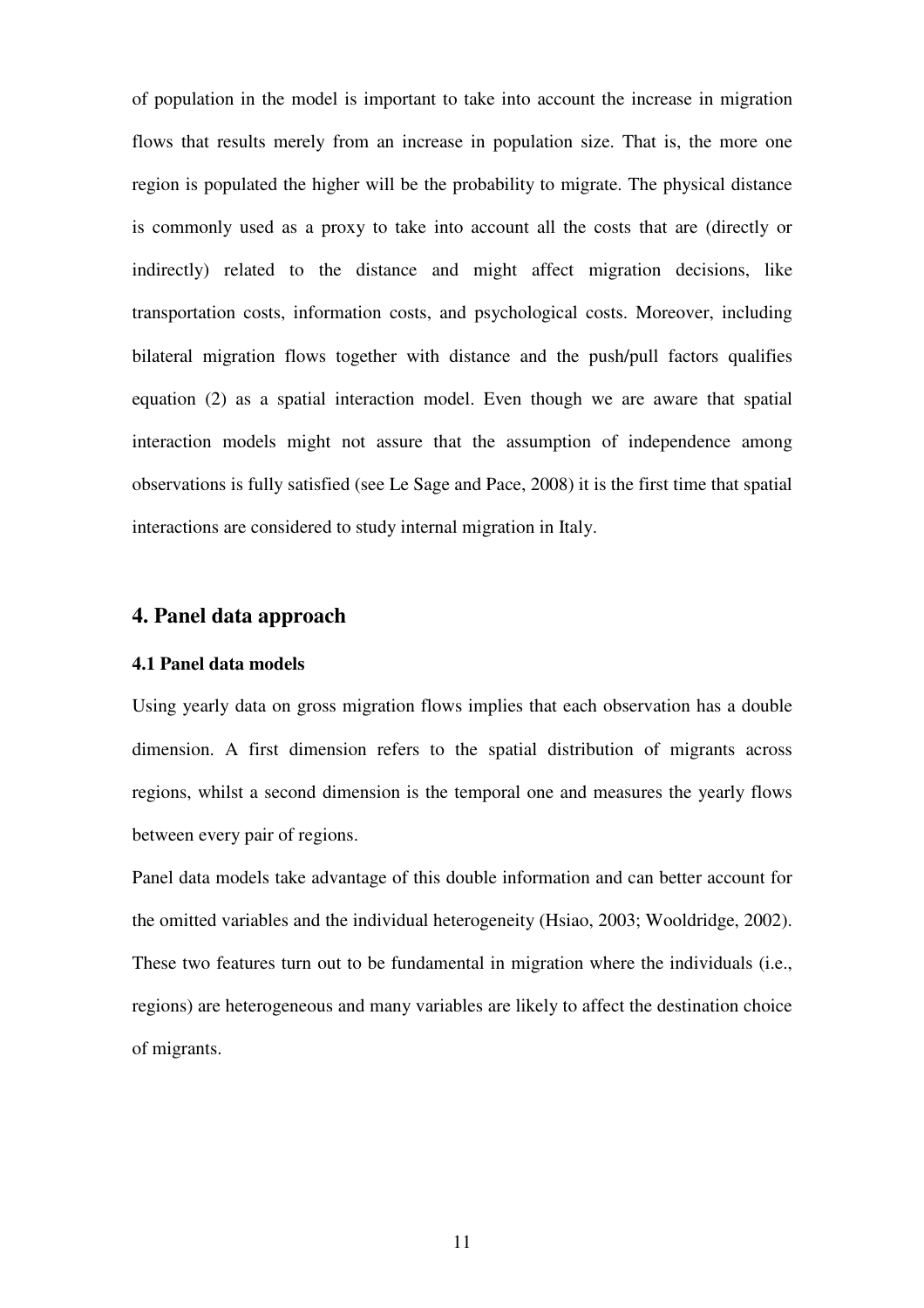However, the fixed effects model (FEM) and the random effects model (REM), that is, the most applied estimators in empirical analysis present some shortcomings. The REM has the advantage of using both the cross-sectional and the within variance, but for the estimates to be consistent the unobserved effects must not be correlated with the regressors. On the contrary, the FEM estimator allows the unobserved effects to be correlated with the regressors. However, due to the within transformation, the latter is not fully efficient (Cornwell, C. and Rupert, P.; 1988 ) and does not give explicit estimate for the time invariant variables. This is a high price in migration studies, particularly when estimating a gravity model where a time invariant variable like distance plays an important role. The Hausman<sup>9</sup> test has systematically rejected the REM in favour of the FEM for all the estimates carried out in this analysis. We overcome the problem using the Fixed Effects Vector Decomposition estimator (FEVD).

#### **4.2 The Fixed Effects Vector Decomposition (FEVD)**

 $\overline{a}$ 

Plümper and Troeger (2007) developed a technique that allows the estimation of the time invariant variables using a FEM setup. The authors point out that the FEM does not allow the estimation of time invariant variables and that it provides estimates that are not efficient for variables that have very little within variance<sup>10</sup>. More specifically, while the coefficients for time invariant variables are not computed by the FE estimator, the explanatory power of the quasi-invariant covariates can be seriously harmed by the

<sup>&</sup>lt;sup>9</sup> The Hausman' specification test (Hausman, 1978) is used to test the consistency of the random effect model. If the unobserved effects are not correlated with the covariates, the random effects estimator is consistent and more efficient than the fixed effects estimator.

<sup>&</sup>lt;sup>10</sup> They also argue that the inefficiency of the FE model "leads to highly unreliable point estimates and <sup>10</sup> may thus cause wrong inferences in the same way a biased estimator could" (Plümper and Troeger, 2007, page. 3)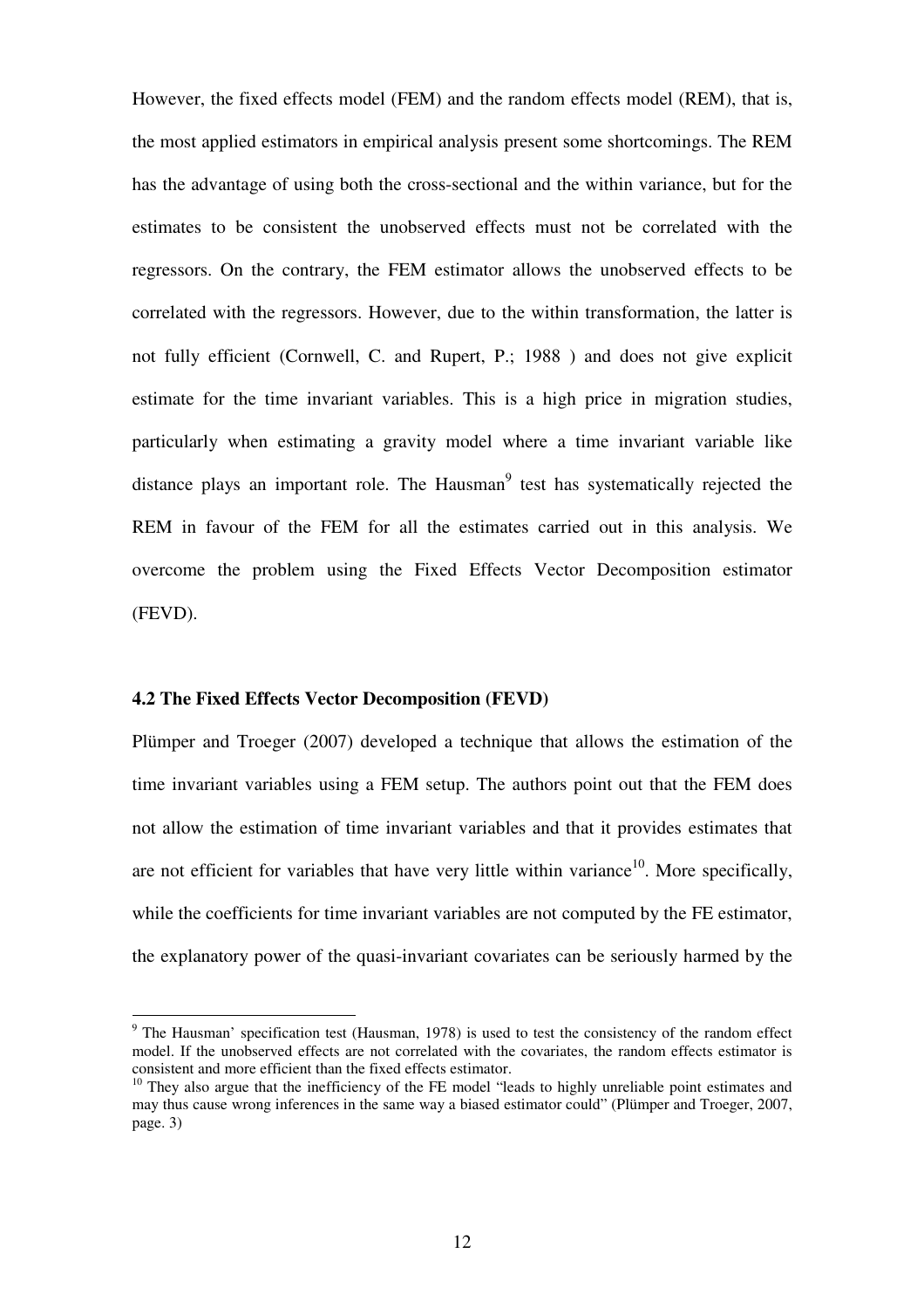within estimator. These two important features make the FEVD a powerful estimator which is able to provide more efficient estimates of the gravity type models. In fact, in our analysis, all the standard gravity variables are time invariant or rarely-time invariant. For instance, population size, as well as the per capita GDP vary considerably across regions but have a very low within variation (see Table 2).

Moreover, variables that differ in their variability structure may also have a different impact on migration. Variables with relative high cross section variability are more likely to affect the decision of where to migrate, therefore, are important in order to identify the pull factors. On the contrary, variables with adequate within variability are likely to affect more the decision of whether to migrate or not. In other words, the variability structure of covariates affects the intensity and the direction of migration flows. For this reason, it is important to use the most appropriate econometric technique which is able to exploit both type of variability.

## **5. Empirical Results**

#### **5.1 FEVD versus standard panel data estimators**

The extended gravity model is expressed by the following econometric model:

$$
M_{i,j,t} = \beta_o + \beta_1 \cdot Opop_{i,t-1} + \beta_2 \cdot Dpop_{j,t-1} + \beta_3 \cdot dist_{i,j} +
$$
  
\n
$$
\beta_4 \cdot Our_{i,t-1} + \beta_5 \cdot Dun_{j,t-1} + \beta_6 \cdot Ogdp_{i,t-1} +
$$
  
\n
$$
\beta_7 \cdot Dgdp_{j,t-1} + \beta_8 \cdot 1997_t + \dots + \beta_{16} \cdot 2005_t + u_{i,j,t}
$$
\n(3)

where  $c_i$  are the region-to-region fixed effects and  $u_{ijt}$  is the error term, all variables are expressed in logarithmic form. The per capita GDP controls for the overall level of prosperity and is also related with the labour market conditions (i.e., it can be seen as a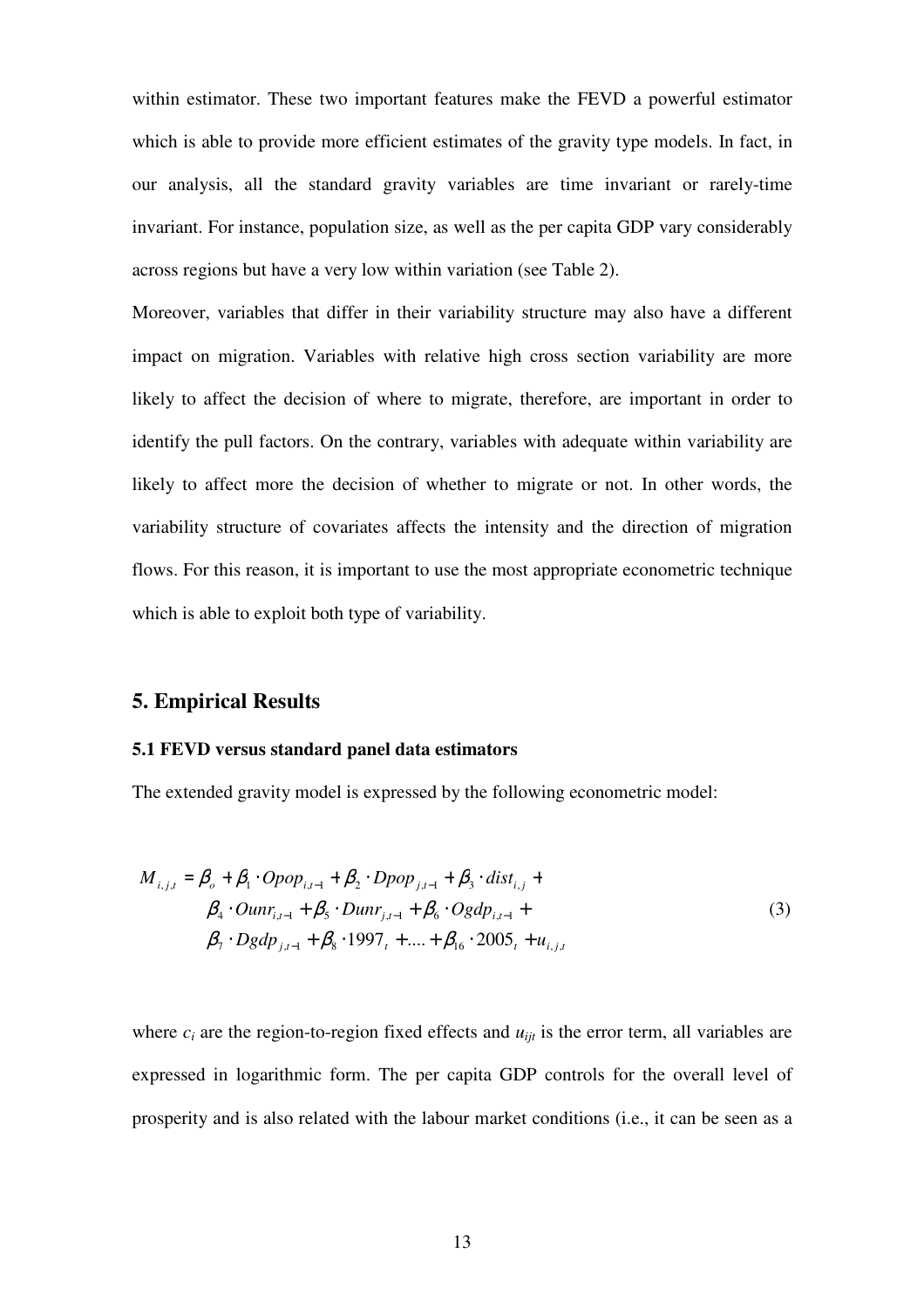proxy for wages). Changes in per capita GDP are expected to be inversely correlated with migration flows in the sending region. On the contrary, an increase in per capita GDP should pull immigrants in the destination region. The unemployment rate is included to control for the labour market conditions. According with economic theory, it is expected to have a positive effect in the sending region and a negative effect in the destination region, though the empirical literature does not provide clear evidence. As for Italy, Daveri and Faini (1999) find that unemployment in the Southern regions did not affect migration during the period 1970-1989, whilst Fachin (2007) finds a weak impact for the period 1973-1996. In our estimations we need to take account of the possible endogeneity of the unemployment rates, which may be simultaneously determined with migration. Therefore, we carry out the estimates by instrumenting the unemployment rate with the industry-mix employment growth rate from shift-share analysis ( Blanchard and Katz; 1992). The model (3) will be estimated using the fixed effect within estimator, the random effect estimator, the two-stage least-squares within estimator and the two stage-least square FEVD estimator. We have also included year dummies in order to model the idiosyncratic temporal effects. The results are reported in Table 3, they show that only the FEVD and the RE give the estimate for distance. The same models seem to perform better than the other two, with all the gravity variables appearing with the expected (and statistically significant) sign. These outcome confirms that the omission of distance affects the estimation results. Moving to the economic determinants, only the positive pull effect for the GDP is statistically significant for the FE within estimator, whilst the RE model and the FEVD reports also the expected negative push effect. As for the unemployment rate, only the FEVD estimates are significant and exhibit the expected sign. The last raw report the Hausman test result for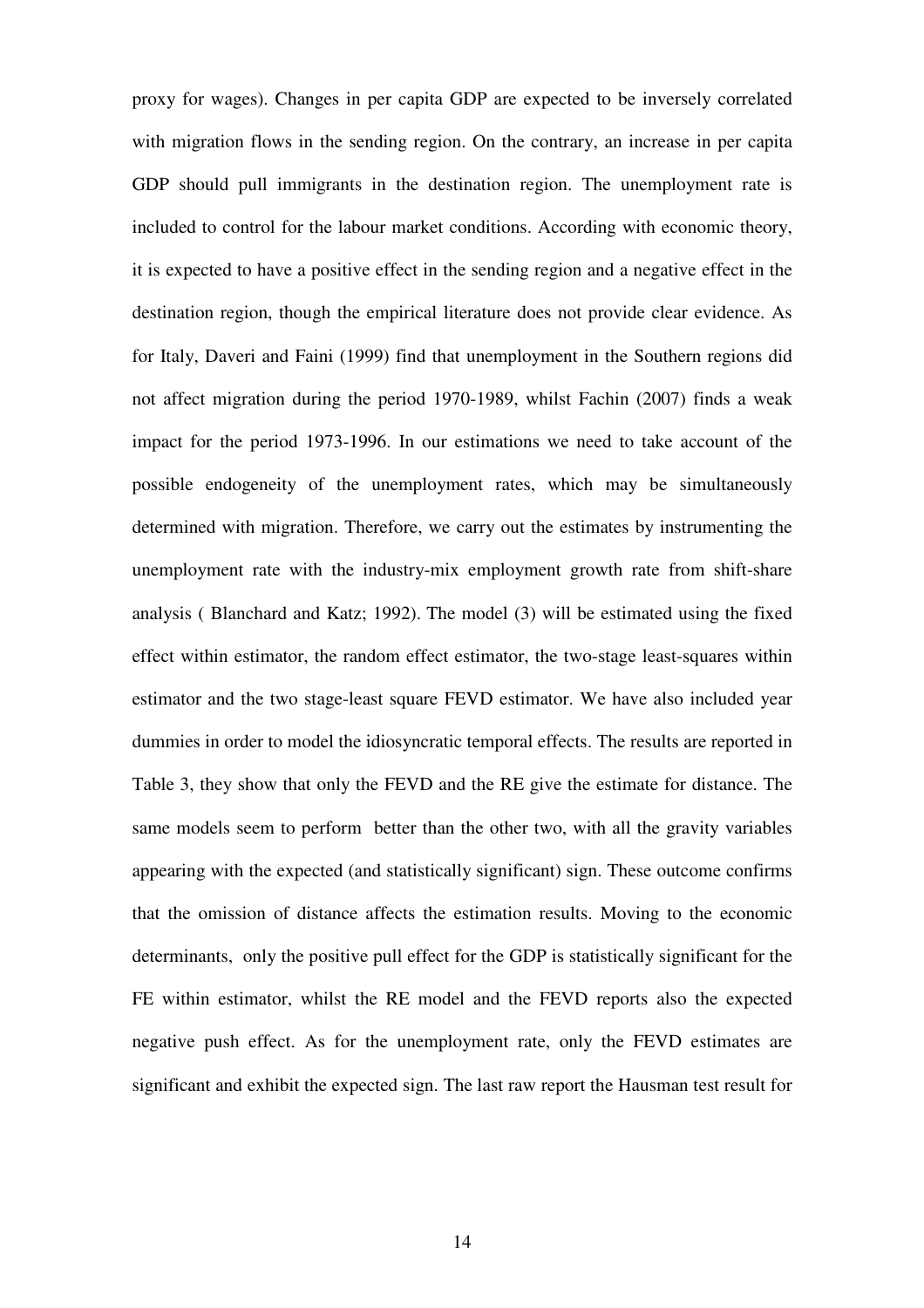the FE and RE effect models, the latter is rejected forcing us to move on with our empirical estimation using only the FEVD estimator. Summing up, the estimates show that the FEVD estimator appear to be more informative than the within estimator in that it allows the inclusion of distance among the regressors and use also the between information. In addition, the presence of rarely time varying variables (e.g. population and GDP) makes the FEVD estimates more efficient than the REM ones. For these reasons in the next section we will estimate the fully extended gravity model utilising only the FEVD estimator.

#### Table 3

## **5.2 The fully extended gravity model**

The fully extended gravity model is expressed by the following equation:

$$
M_{i,j,t} = \beta_o + \beta_1 \cdot Opop_{i,t-1} + \beta_2 \cdot Dpop_{j,t-1} + \beta_3 \cdot dist_{i,j} +
$$
  
\n
$$
\beta_4 \cdot Oun_{i,t-1} + \beta_5 \cdot Dun_{j,t-1} + \beta_6 \cdot Ogdp_{i,t-1} +
$$
  
\n
$$
\beta_7 \cdot Dgdp_{j,t-1} + \beta_8 \cdot OTemp_i + \beta_9 \cdot DTemp_j +
$$
  
\n
$$
\beta_{10} \cdot OAirp_{i,t} + \beta_{11} \cdot DAirp_{j,t} + \beta_{12} \cdot 1997_t + .... + \beta_{20} \cdot 2005_t + u_{i,j,t}
$$
\n(4)

We estimated three different specifications of the model presented in (4), including respectively the macroeconomic variables, the amenities and the geographical dummies. The results for the different specifications are shown in Table 4. Being aware of the possibility that dealing with variables in levels some of them might be not stationary we carried out unit root tests to check whether the residuals are I(0). However, the W[t-bar] statistics from the test developed by Im, Pesaran and Shin (2003) for heterogenous panels reject the null hypothesis of nonstationarity. Therefore, we can rely on the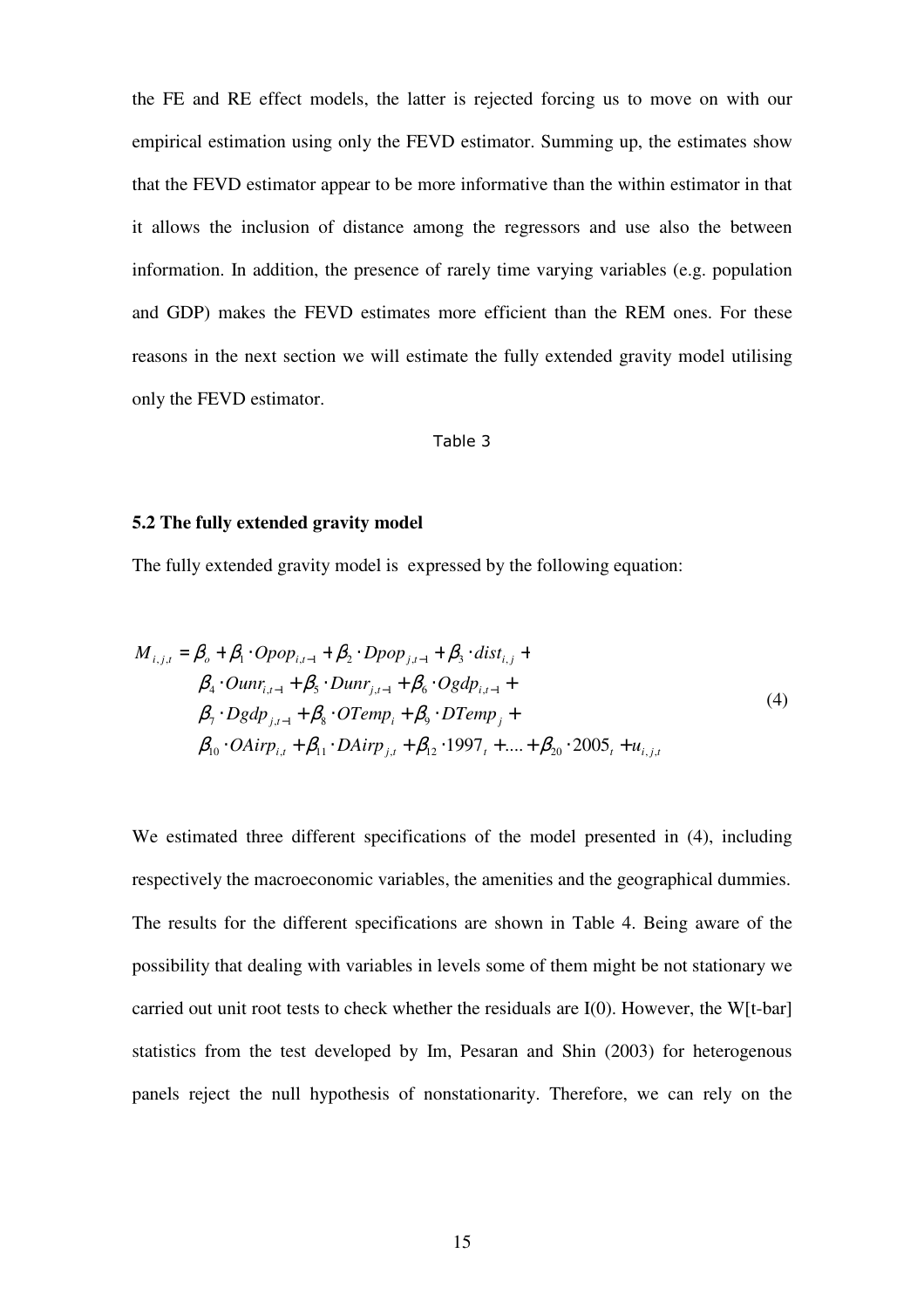estimates and discuss the results. The different gravity variables have all the expected signs and coefficients are statistically significant. The coefficient estimated for physical distance indicates that distance discourages internal migration flows between regions that are located far from each other in favour of migration between closer regions. The population size affects positively migration flows in that the more populated regions experience the highest migration flows. The positive sign for both origin and destination regions suggests that an increase in population size leads more people to emigrate but also attract more immigrants from other regions. The former appear to be stronger than the latter, revealing a negative net effect. These results confirm that for Italy distance is an important determinant of internal migration and cannot be omitted.

Per capita GDP appears to be the main macroeconomic determinant and it is always statistically significant. A high per capita GDP encourages immigration flows, on the contrary, low levels of per capita GDP encourage out migration. The outcomes for the unemployment rate report the results predicted by economic theory, but have less impact on migration than the per capita GDP. The reason probably being that the unemployment rate refers specifically to the labour market, whilst the per capita GDP is an indicator that reflects the overall economic conditions.

#### Table 4

The results of model one do not change when we control for the presence of airports and for the average temperature, It seems that interregional migration flows are favoured by the presence of airports both at origin and at destination. We tried to test for the highways and railways kilometres as well but the coefficients were never statistically significant. Considering that the coefficient has positive sign both at origin and at destination this results may reveal that for the new migrants it is important to have the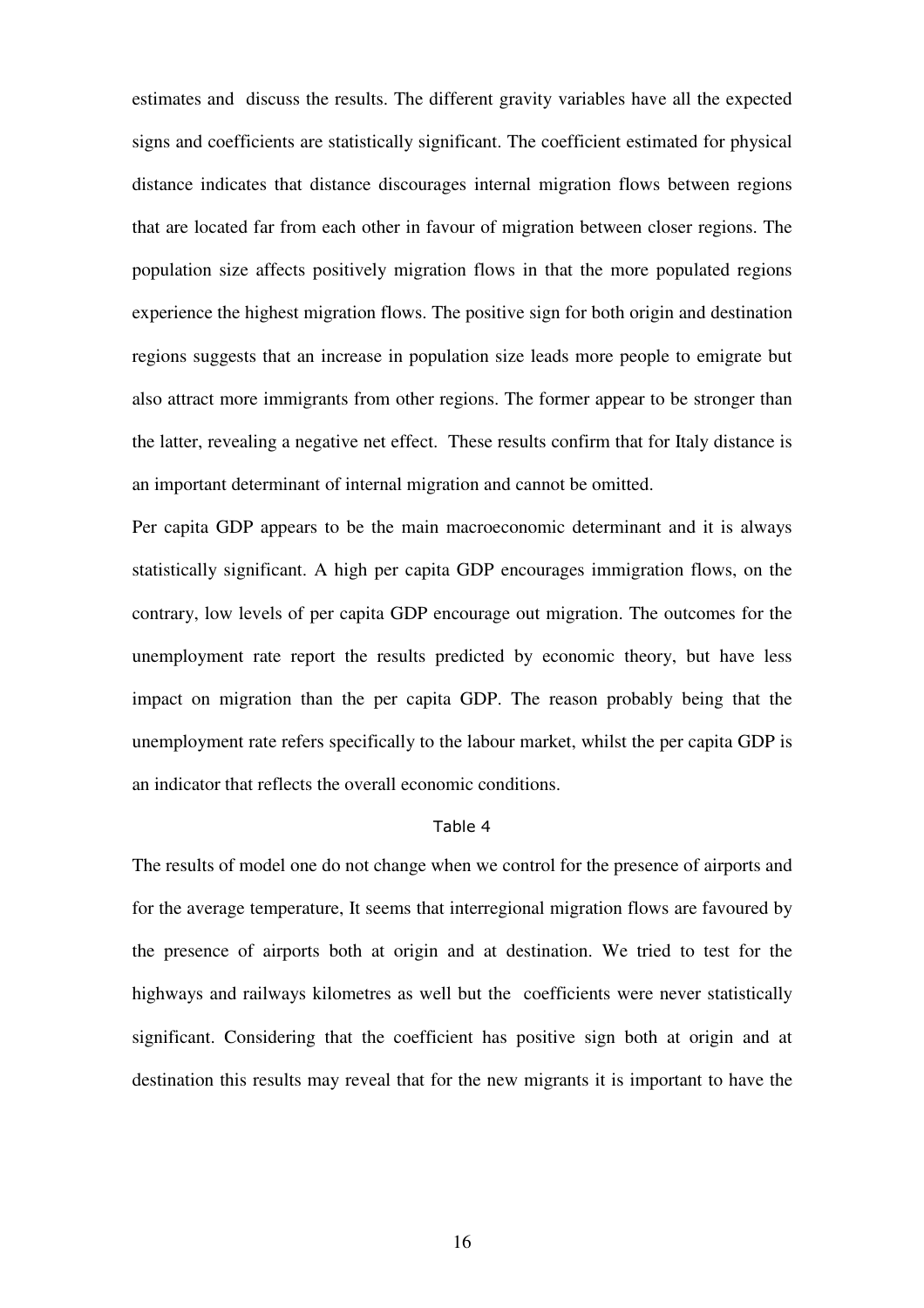possibility to travel back to their region of origin. Climate has relatively low impact but it is statistically significant and show a preference for the warmer regions. .

In the third model we add the geographical dummies in order to control for structural differences between the regions located in the South and those located in the North, the dummies for central regions have been dropped to avoid collinearity. We see that even after controlling for differences in GDP and unemployment rates, still being a region in the south is associated with more outflow migration and less inflow migration. More surprisingly, the same results appear for the northern regions. In the next section we will investigate further the migration flows between these two macro-areas, which have always been characterizing internal migration in Italy.

## **5.3 South and Centre-North migration determinants**

 $\overline{a}$ 

As previously discussed, the only unchanged feature of internal migration flows in Italy during the last sixty years is the leading direction from South to Centre-North. In this section we test the hypothesis that northern migrants and southern migrants might respond differently to the migration determinants. Accordingly, the further analysis is carried out on a two different datasets where intra area flows have not been included $11$ . The first model considers the pairs of flows from each of the eight southern regions to each of the twelve regions in the Centre-North. The second model works in the other way around, that is, the dependent variable measures the flows from the regions in the Centre-North to the southern regions. To our knowledge the second model is a novel analysis which has never been carried out before.

#### Table 5

<sup>&</sup>lt;sup>11</sup> Only migration flows between the eight Southern regions and the twelve Northern regions are considered. Hence, the panel is:  $N = 96 (=12 \times 8)$ ; T = 10.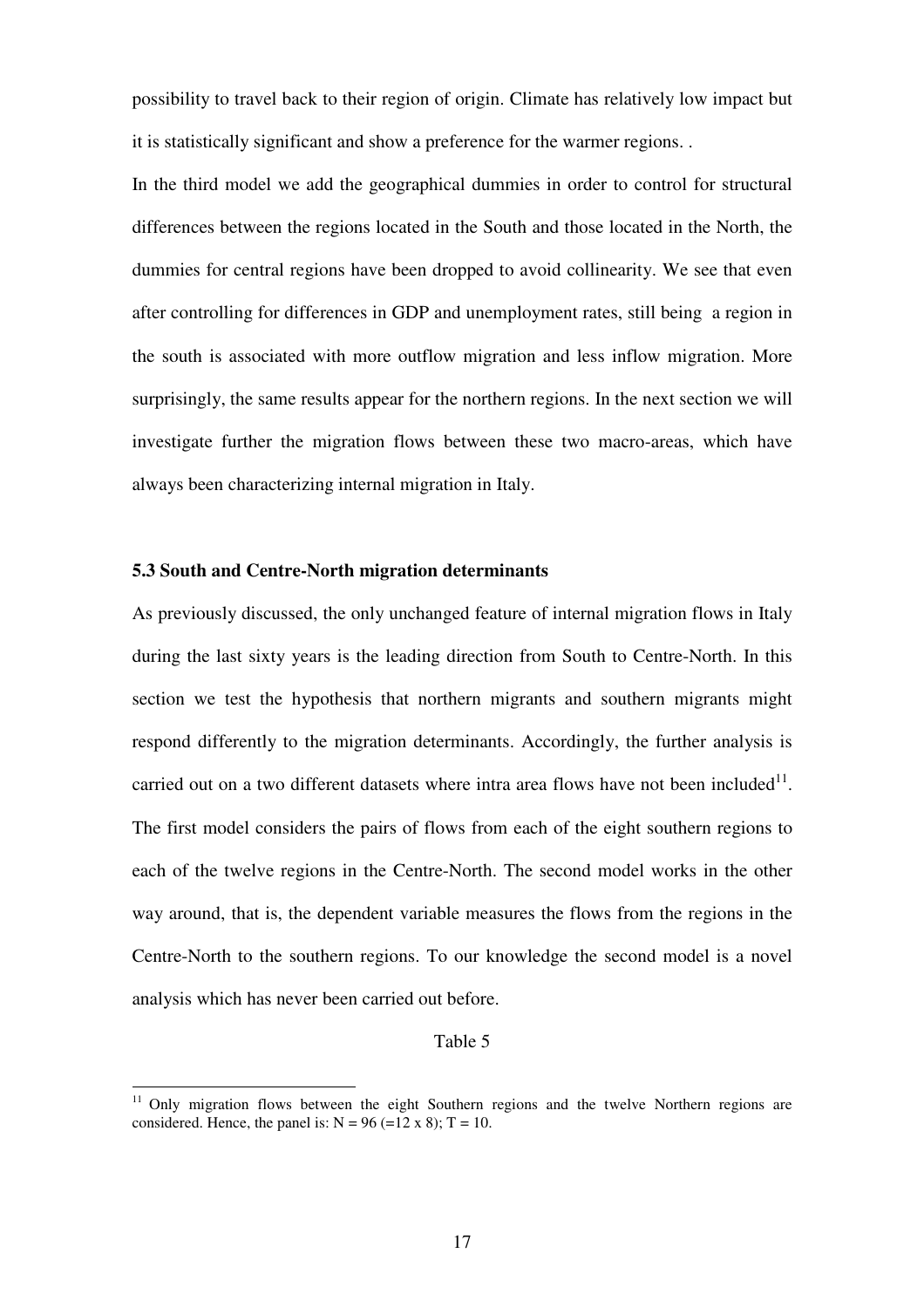In this way, the impact of the macroeconomic variables should be emphasized due to the exclusion of short distance migration which is more likely to have been determined by family reasons. In order to control for structural differences between the two areas, we estimate a further specification of model (4) by adding the weight of the industry in a strict sense. The results are shown in Table 5. The gravity variables have the same (expected) signs found for the whole dataset and are all statistically significant. The distance, nevertheless, exhibits a stronger impact on migration flows compared with the previous results. This is, however, not surprising considering that almost all migration flows between neighbour regions are now excluded<sup>12</sup>. It is interesting to notice that, southern migrants appear to be more concerned about long distance than northern ones. There are noticeable differences with regards to the economic determinants. Southern migrants respond strongly to variation in per capita GDP, which act as a strong pull factor. By contrast, the role of per capita GDP for northern migrants is quite different. The positive sign at origin indicates that an increase in per capita GDP allows more people to move from the regions in the Centre-North to the southern regions. A possible explanation to this outcome is that higher income levels allow migrants to finance their move in poorer regions, which might be originated by non economic reasons (e.g., retired people going back to their native regions). Differences between the two macroareas appear also with regard to the unemployment rate. The latter seems to act as an important push factor for both southern and northern migrants although at destination the former are attracted by low unemployment rates whilst the latter seems to be attracted by high unemployment rate. The explanation to this apparently surprising result is though that northern migrants when moving to a region in the south are always

 $12$  The only regions that share a border are those located in the Centre-South of Italy. In this way, the physical distance improves its power as a proxy for the psychological and information costs of migration.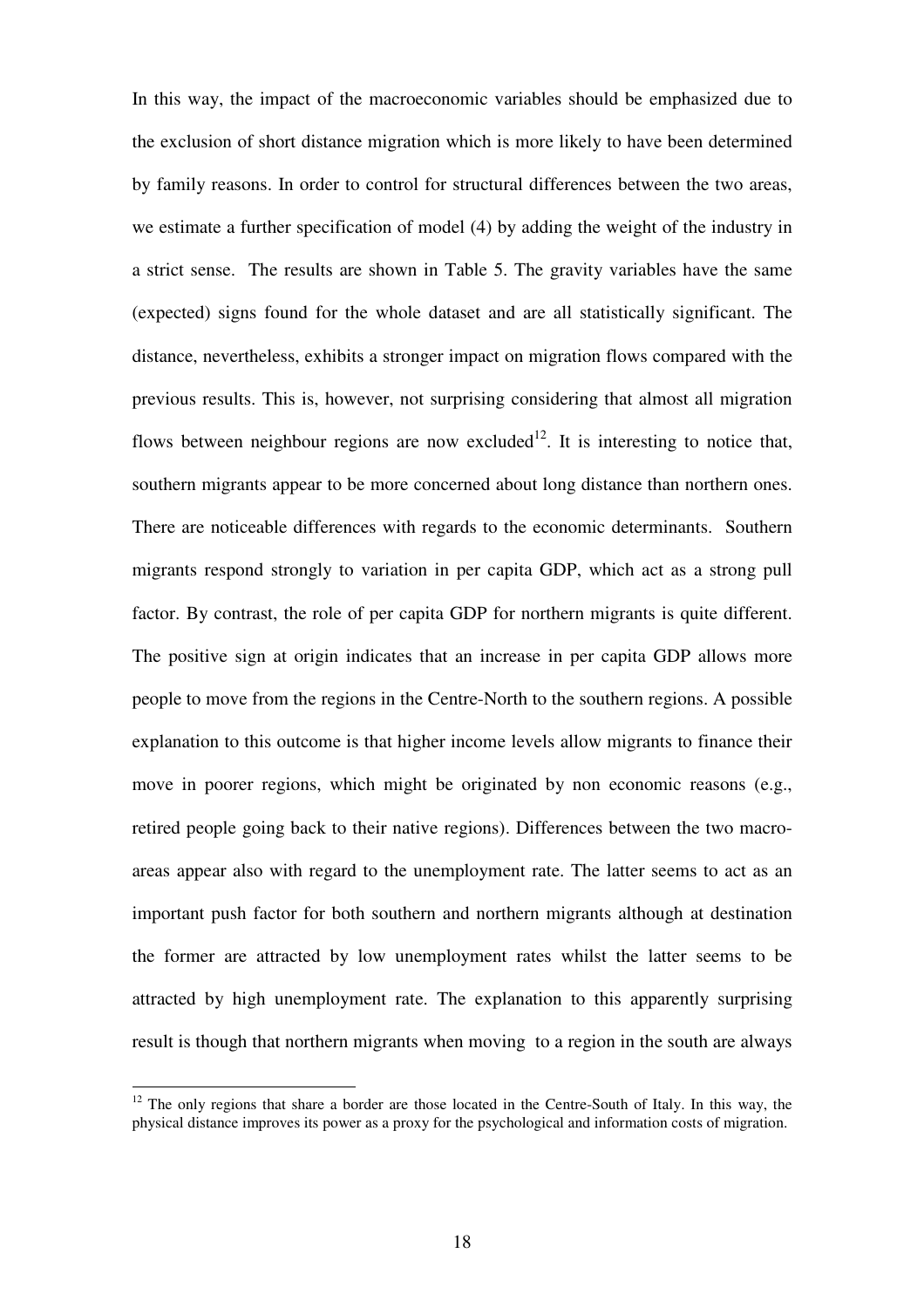going to a region with higher unemployment rate. The outcome for the number of airports confirms the previous results and highlights the rise in the impact of this variable with respect to the whole sample. The different impact reveals also the importance of airports as a transport infrastructure for the long distance migration. Comparing the magnitude of the coefficients for the average temperature we notice that its impact is stronger for the northern migrants. In particular, differently from the southern migrants those living the regions in the north prefer to move to warm regions in the South. The indicator for the economic structure shows that the northern migrants tend to move from regions where the weight of industry in the strict sense is low to regions where it is high. Northern migrants respond at exactly the opposite, that is they move from regions characterized by high value added of the industry sector to the southern regions where industry has a minor weight.

#### **5.4 The dynamic model**

In this section, a dynamic version of the extended gravity model is tested to investigate for the presence of networks effects, and to check the robustness of results obtained in the previous sections. The dynamic version of the extended gravity model is expressed by the following equation:

$$
M_{i,j,t} = \rho_t M_{i,j,t-1} + \beta_o + \beta_1 \cdot Opop_{i,t-1} + \beta_2 \cdot Dpop_{j,t-1} + \beta_3 \cdot dist_{i,j} + \n\beta_4 \cdot Ounr_{i,t-1} + \beta_5 \cdot Dunr_{j,t-1} + \beta_6 \cdot Ogdp_{i,t-1} + \n\beta_7 \cdot Dgdp_{j,t-1} + \beta_8 \cdot OTemp_i + \beta_9 \cdot DTemp_j + \n\beta_{10} \cdot OAirp_{i,t} + \beta_{11} \cdot DAirp_{j,t} + u_{i,j,t}
$$
\n(5)

where  $M_{i,j,t-1}$  is the lagged dependent variable, which gives the dynamic specification to the gravity model. We applied two different econometric techniques. The first is the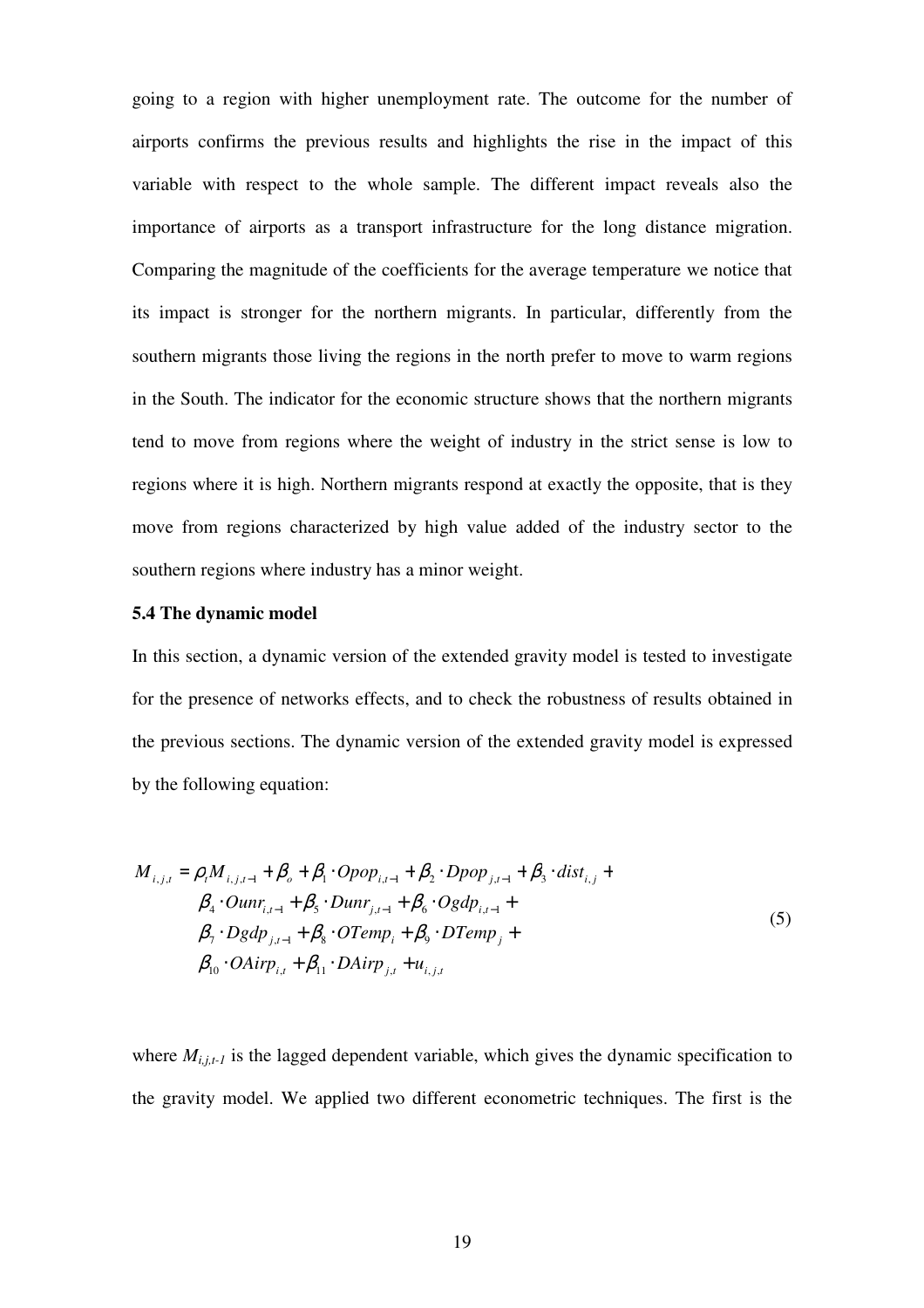dynamic FEVD estimator. The second is a new econometric technique for dynamic panel data models based on two estimators: the difference GMM developed by Arellano and Bond (1991) and the system GMM developed by Blundell and Bond  $(1998)^{13}$ . The two GMM estimators are designed for situations with endogenous regressors, fixed effects, heteroskedasticity<sup>14</sup> and autocorrelation within individuals (Roodman, 2006). The results are presented in Table 6. A first comparison between the FEVD and the GMM shows that the standard gravity variables appear with the same (expected) signs found in the previous estimations and they are all statistically significant. Moreover, the results for the lagged dependent variable show that the past gross migration flows affect positively the current migration. It is worth to note here that this definition is more parsimonious than the one tested by Furceri (2006) in that it is measured for each pair of regions and not with aggregate net migration. Therefore, the results provide empirical evidence for the presence of "social networks" between regions, that is the past immigrants in a region attracts (i.e., pull) future immigrants from the same sending regions. The results for the per capita GDP confirm the previous ones, that is, a positive (pull) effect in the destination region and a negative (push) effect in the sending region. The unemployment rate outcomes confirm the positive (push) effect in the sending region but not in the destination region. Once controlling for the (social) "network effects" unemployment rate in the destination region loses power as a pulling factor, this could be due to the fact that migrants take more advantage from the social network (the presence of past migrants coming from the same region) to find a job. The Arellano and Bond test (AR1) shows that the lag of the dependent variable is endogenous, that is,

 $13$  Both estimators are designed for panel data where T is small and N is large, which is exactly the structure of the present panel, where  $\hat{T}$ =7 and N=380.

<sup>&</sup>lt;sup>14</sup> The heteroskedasticity test proposed by Pagan and Hall (1983) for instrumental variables regressions (IV) rejected the hypothesis that the disturbance is homoskedastic. The test is also consistent with the presence of heteroskedasticity in the structural equation (Baum *et al.,* 2002).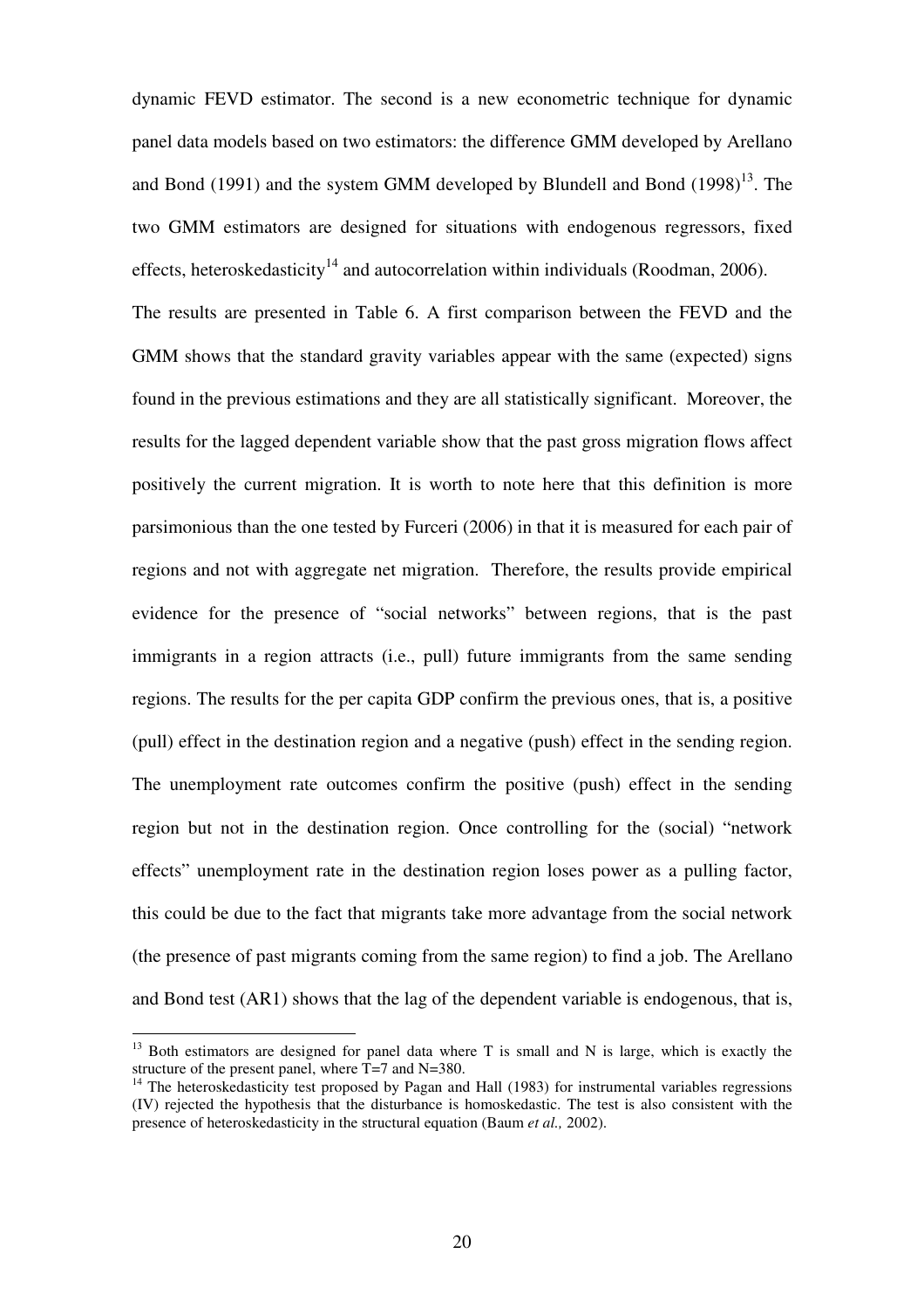there is serial correlation. The test for the validity of the subsequent lags as instruments  $(AR2)$  does not reject the null that the lags are exogenous (i.e., valid instruments)<sup>15</sup>. The *J* statistic of Hansen  $(1982)^{16}$  does not reject the null hypothesis that the other instruments are valid, that is, they satisfy the orthogonality conditions. Finally, following the warnings of Roodman (2007) concerning the weakness of the system GMM when the number of instruments is very high, we report the total number of instruments $^{17}$ .

## Table 6

## **6. Conclusions**

In this paper we investigated the main determinants of interregional migration flows in Italy during the period 1996-2005. The extended gravity model, which is frequently employed in migration studies (Greenwood, 1997; Greenwood and Hunt 2003), has been estimated taking advantage of a recent estimation technique, the fixed effect vector decomposition estimator (FEVD). Our outcomes provide evidence that the FEVD not only it allows the estimation of distance (time invariant) but also it improves the efficiency of the estimates for the rarely time varying variables (Plümper and Troeger, 2007).

The outcomes revealed the significant impact of the main macroeconomic variables, confirming the results found by Basile and Causi (2007) and Furceri (2006). Differently from the previous works, however, our analysis uses gross (instead of net) migration flows and a more advanced econometric techniques. Accordingly, the analysis enabled

<sup>&</sup>lt;sup>15</sup> That is, there is no serial correlation.

<sup>&</sup>lt;sup>16</sup> The Hansen J statistic is robust to heteroskedasticity and is thus preferred to the Sargan (1958) test. The Hansen J test is weak to the instruments proliferation (Baum *et al.,* 2002), however, in this case the number of instruments is not large.

<sup>&</sup>lt;sup>17</sup> According to Roodman (2007) the number of instruments should not be higher than N.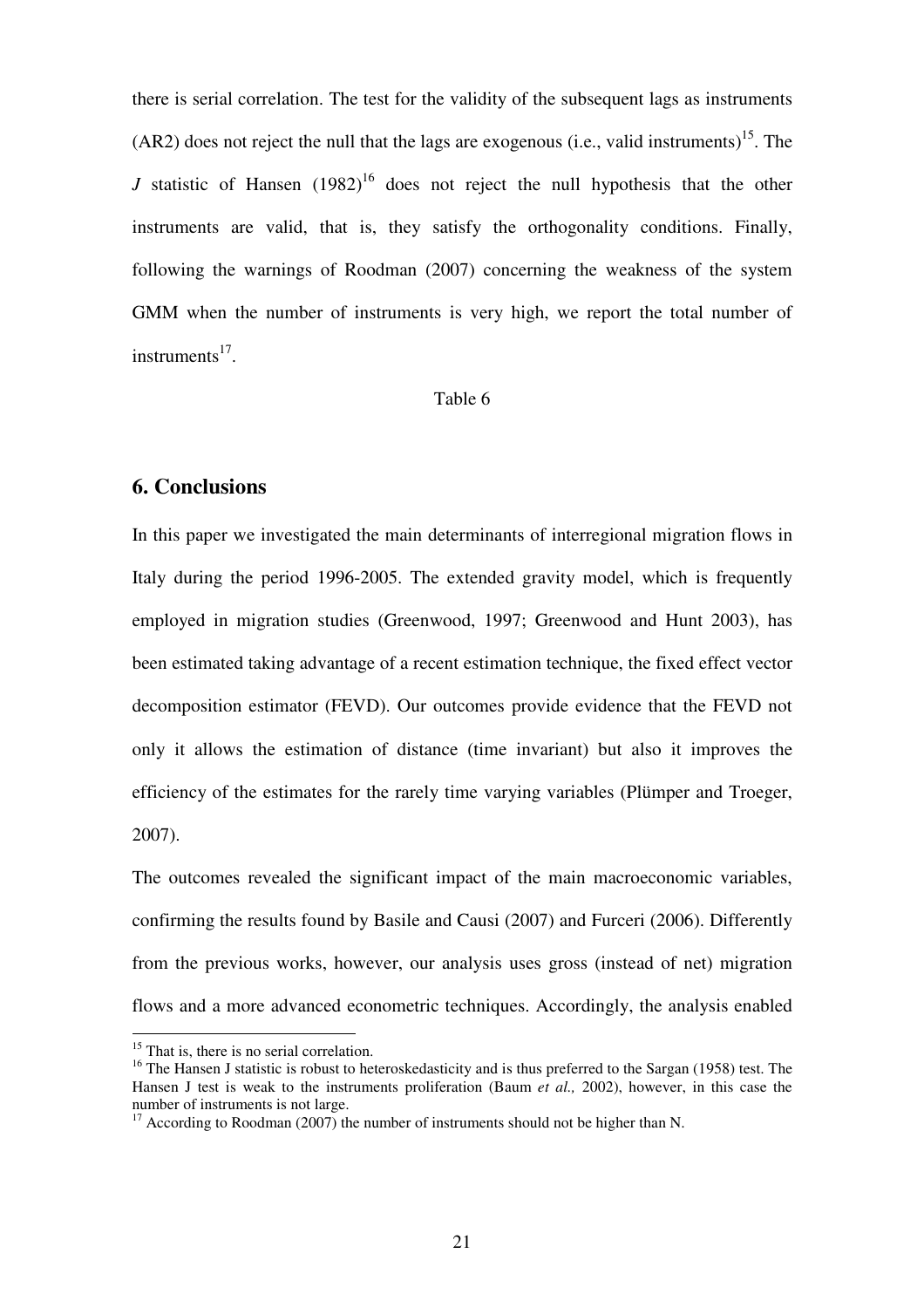to identify the push and the pull factors, and to consider the spatial interactions between regions. The per capita GDP turned out to be the main economic determinant, representing a strong pull factor. The unemployment rate is, indeed, an important push factor in the sending regions but do not pull long distance migrants. An interesting result is that migrants leaving the regions in the Centre-North seem to respond differently to the push and pull forces with respect to southern migrants. The estimation of the dynamic gravity model provides evidence for the presence of social network effects between pair of regions, which appear to have a strong impact.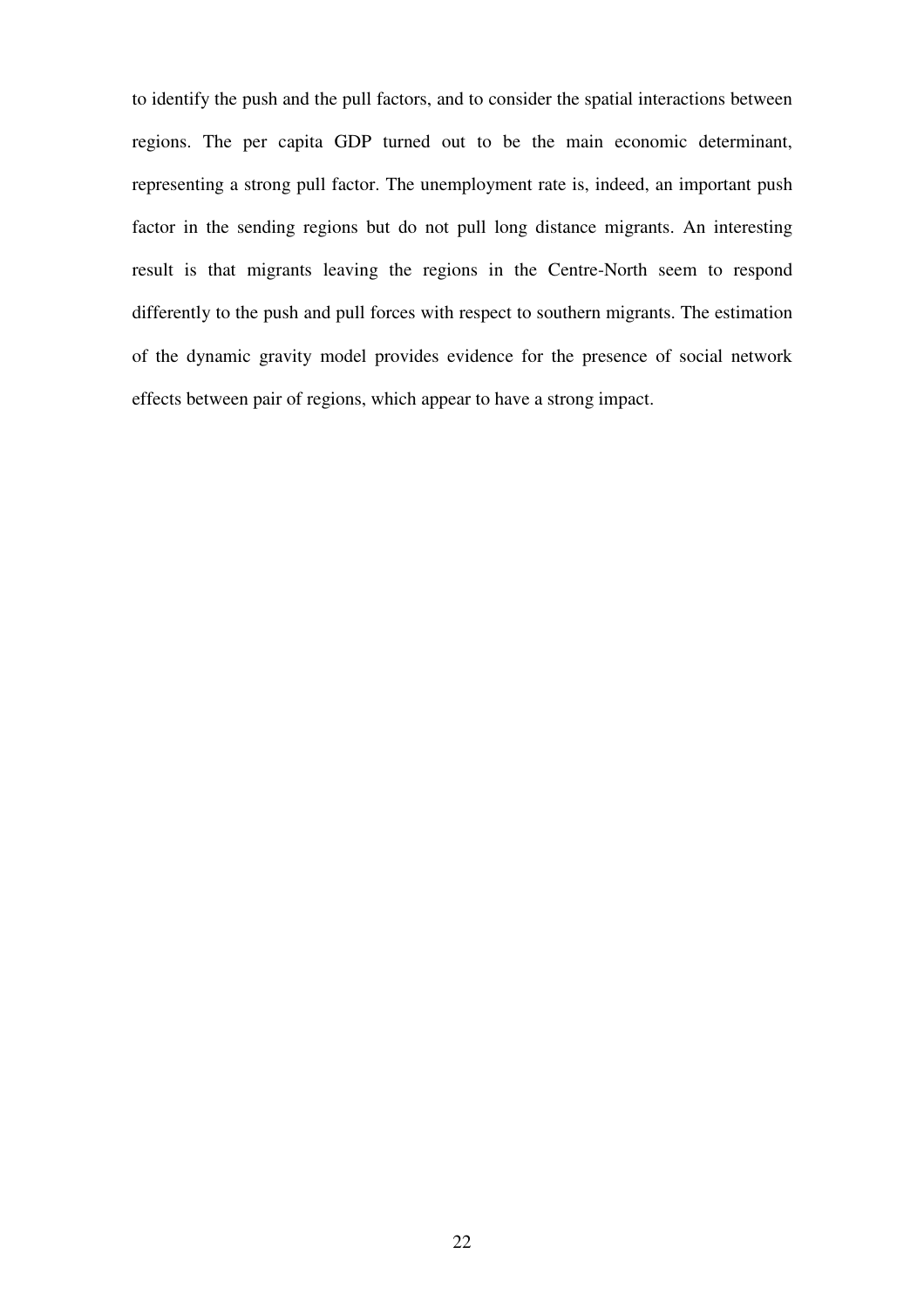## **Bibliography**

- Andrienko, Yuri; Guriev, Sergei. 2004. "Determinants of Interregional Mobility in Russia: Evidence from Panel Data", *Economics of Transition* Vol. 12 (1). p 1- 27.
- Arellano M., and Bond S., 1991. "Some tests of specification for panel data: Monte Carlo evidence and an application to employment equations", *Review of Economic Studies* 58: 277–97.
- Attanasio, Orazio P., Padoa Schioppa, Fiorella. 1991. " *Regional Inequalities, Migration and Mismatch in Italy, 1960-86"*, in Padoa Schioppa, Fiorella (ed.), *Mismatch and labour mobility*. Cambridge University Press. Cambridge and New York, 1991, p 237-320.
- Basile Roberto & Jaewon Lim. 2006. "Wages Differentials and Interregional Migration in the U. S.: An Empirical Test of the Option Value of Waiting Theory", ERSA conference papers ersa06p263, European Regional Science Association, revised.
- Basile R. & Causi M.. 2007. "Le determinanti dei flussi migratori nelle province italiane: 1991-2001", *Economia & Lavoro*, XLI:139-159.
- Baum Christopher F & Mark E. Schaffer & Steven Stillman. 2002. "Instrumental variables and GMM: Estimation and testing", *Boston College Working Papers* in Economics 545, Boston College Department of Economics, revised 14 Feb 2003.
- Blanchard O. J., Katz L. F., Hall R. E., Eichengreen B.. 1992. "regional Evolution" Brookings Papers on Economic Activity, Vol. 1992, No. 1, pp. 1-75.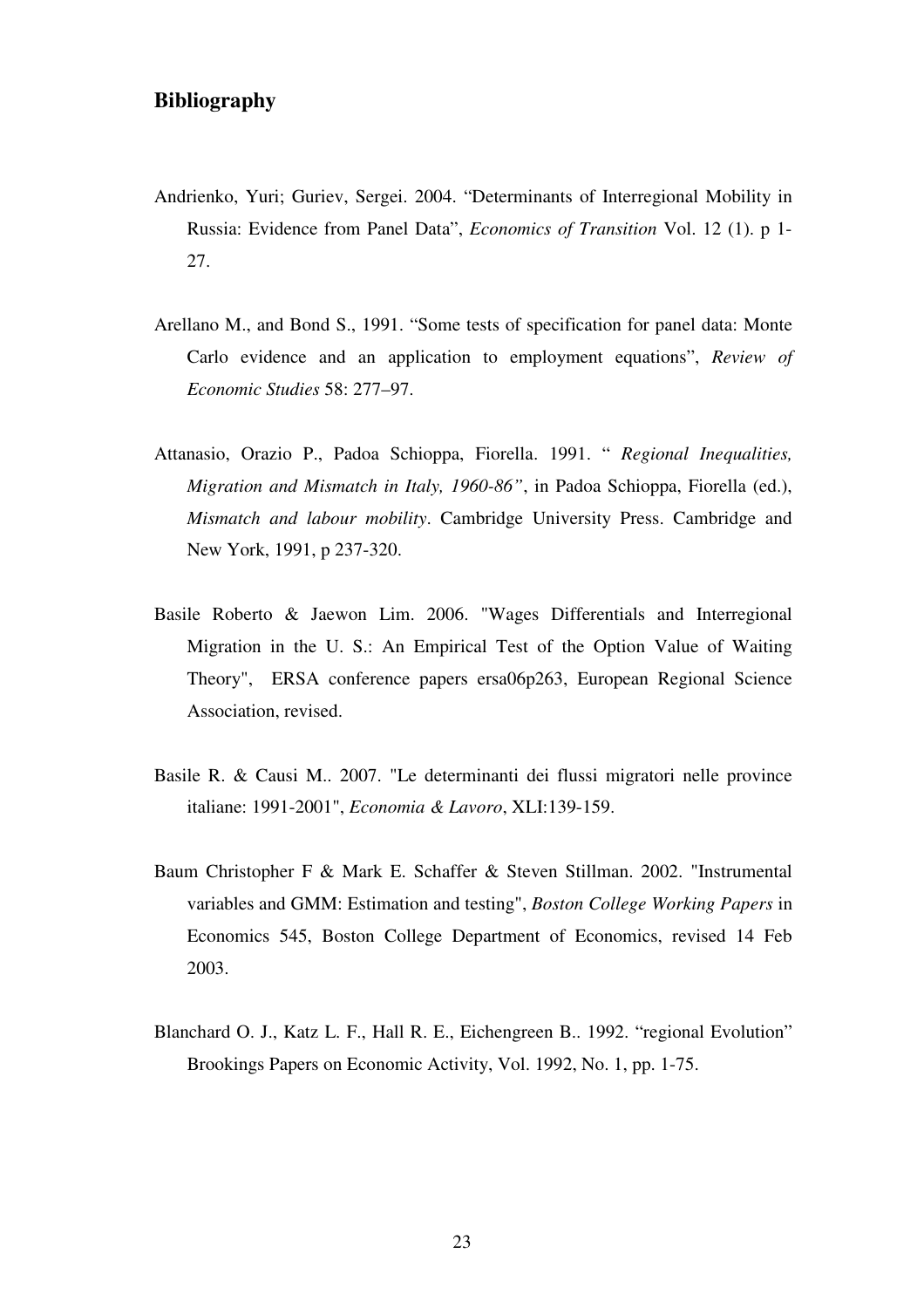- Blundell, R., and S. Bond. 1998. "Initial conditions and moment restrictions in dynamic panel data models." *Journal of Econometrics* 87: 11–143.
- Bonifazi, Corrado. 2001. "International and internal migration in Italy. Context and perspectives of Italian migration flows. Growth in immigration and recover in inter-regional migration", *«Demotrends»*, n. 2, 2001, p. 2.
- Borjas, George J..1994. "The Economics of Immigration," *Journal of Economic Literature* 32: 1667-1717.
- Bosco Luigi. 2003. "Divari Nord-Sud e migrazione interna", *Sviluppo Locale*.
- Cannari, Luigi, Nucci, Francesco and Sestito, Paolo. 2000. " Geographic Labour Mobility and the Cost of Housing: Evidence from Italy", *Applied Economics*, Vol. 32 (14). p 1899-1906.
- Casavola P., Gavosto A., Sestito P.. 1995. "Salari e Mercato del Lavoro Locale", *Banca d'Italia*, Servizio Studi Banca d.Italia.
- Cornwell C., Rupert P., 1988. "Efficient estimation with panel data: An empirical comparison of instrumental variables estimators", Journal of Applied Econometrics, Vol. 3 (2), p. 149 – 155.
- Cushing B., Poot J.. 2004. "Crossing boundaries and borders: Regional science advances in migration modelling" *Papers in Regional Science,* 83 (1) , 317–338.
- Daveri, Francesco, Faini, Riccardo. 1999. " Where Do Migrants Go?" *Oxford Economic Papers*, Vol. 51 (4). p 595-622.
- Fachin, Stefano. 2007. " Long-Run Trends in Internal Migrations in Italy: A Study in Panel Cointegration with Dependent Units", *Journal of Applied Econometrics*, Vol. 22 (2). p 401-28.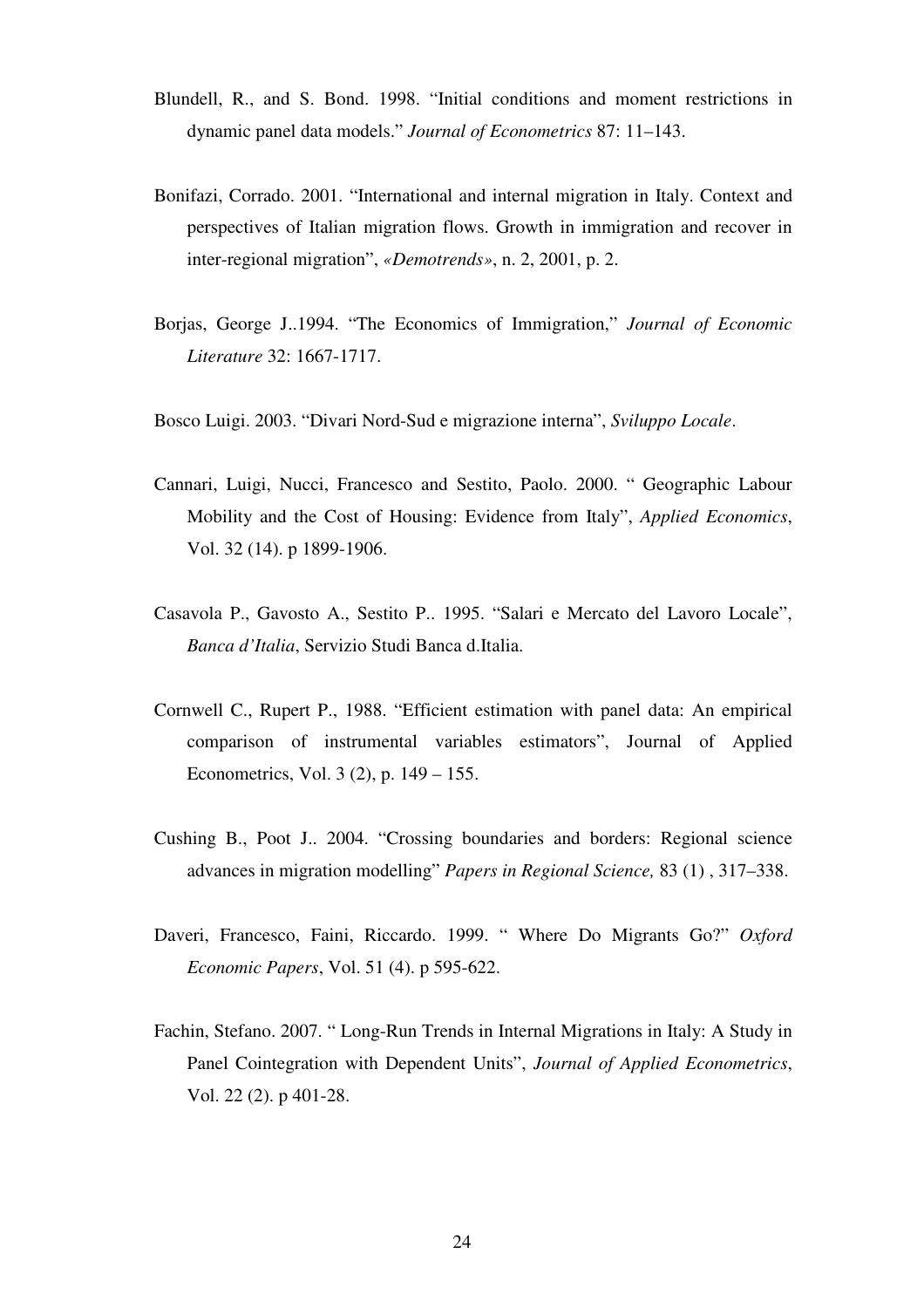- Faini, R., Galli, G., Gennari, P. and Rossi, F.,.1997. "An empirical puzzle: Falling migration and growing unemployment differentials among Italian regions", *European Economic Review*, Elsevier, vol. 41(3-5), pages 571-579.
- Furceri, D., 2006. "Does labour respond to cyclical fluctuations? The case of Italy", *Applied Economic Letters,* 13, 135-139.
- Greenwood MJ, Hunt GL..2003. "The early history of migration research", *International Regional Science Revie,* 26: 3–37.
- Greenwood MJ..1985*.* "Human migration: Theory, models and empirical studies", *Journal of Regional Science,* 25: 521–544.
- Greenwood, MJ.. 1997. "Internal Migration in Developed Countries", in Mark R. Rosenzweig and Oded Stark, editors, Handbook of Population and Family Economics, Volume 1B. Amsterdam: Elsevier, pp. 647-720.
- Hansen, L.. 1982. "Large sample properties of generalized method of moments estimators", *Econometrica*, 50(3): 1029-1054.
- Harris J.R. and Todaro, M.P.. 1970. "Migration, Unemployment and Development: A Two Sector Analysis", *American Economic Review*, 60, 126-142.
- Hatton, Timothy, J.. 1995. "A Model of U.K. Emigration 1870-1913", *The Review of Economics and Statistics*, Vol. 77, No. 3, 407-416.
- Hausman, Jerry A.. 1978. "Specification Tests in Econometrics" *Econometrica,* 46, 1251-1271.
- Hsiao, Cheng. 2003. *Analysis of panel data*. Second edition. Econometric Society Monographs, no. 34. Cambridge; New York and Melbourne: Cambridge University Press. p xiv, 366.
- Im K. S., Pesaran M. H., Shin Y., 2003. "Testing for Unit Roots in Heterogeneous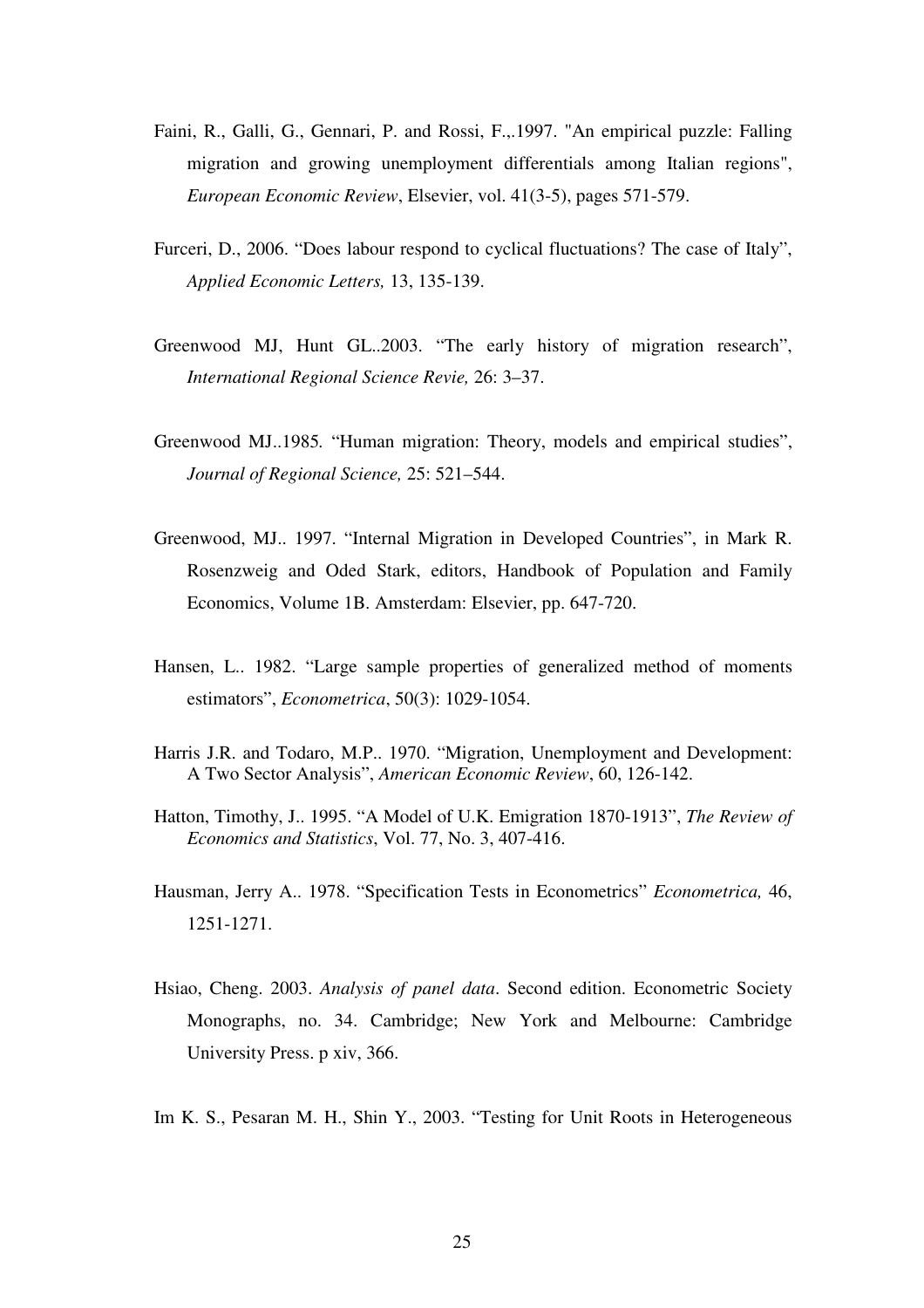Panels". Journal of Econometrics, Vol. 115, p. 53-74.

ISTAT. differen years, a. *Movimento migratorio della popolazione residente. Iscrizioni e cancellazioni anagrafiche*. Roma, ISTAT.

ISTAT. differen years, b. *Forze di lavoro.* Roma, ISTAT.

- Istituto G. Tagliacarne, (2001). *La dotazione di infrastrutture nelle province italiane 1997-2000*. Unioncamere.
- Le Sage J. P., Pace R. K.. 2008. "Spatial Econometric Modeling of Origin-Destination Flows", *Journal of Regional Science*, Vol. 48, No. 5, pp. 941-967.
- Lowry, I.. 1966. "Migration and metropolitan growth: two analytical models". San Francisco: Chandler.
- Murat, M. and Paba, S.. 2001. "Flussi migratori e modelli di sviluppo industriale. L'esperienza italiana dal dopoguerra agli anni novanta". *Mimeo*.
- Pagan, A.R. and D.Hall. 1983. "Diagnostic tests as residual analysis", Econometric Reviews 2(2): 159-218.
- Piras, Romano. 2005a. "Il contenuto di capitale umano dei flussi migratori interregionali: 1980-2002", *Politica economica*, volume: 21.
- Plümper, T. and V. Troeger. 2007. "Efficient estimation of time-invariant and rarely changing variables in finite sample panel analyses with unit fixed effects", *Political Analysis* 15, 124-139.
- Roodman David. 2007. "A Short Note on the Theme of Too Many Instruments", Working Papers 125, Center for Global Development, revised.

Roodman, David. 2006. "How to Do xtabond2: An Introduction to 'Difference' and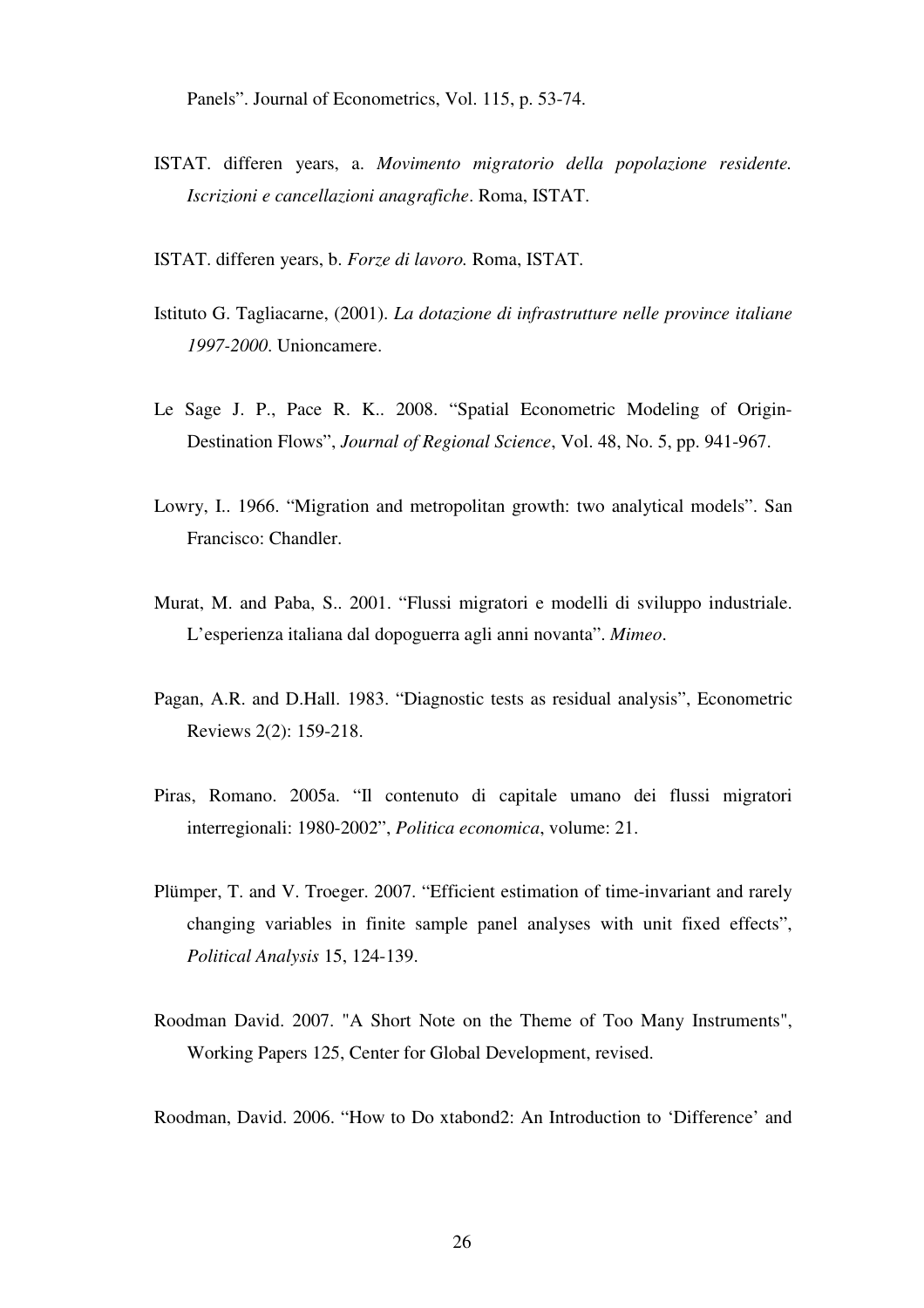'System' GMM in Stata", Working Paper 103. Center for Global Development. Washington, DC.

- Sargan, Jhon, D.. 1958. "The estimation of economic relationships using instrumental variables", *Econometrica*, 26(3): 393–415.
- Salvatore Dominick. 1977. "An Econometric Analysis of Internal Migration in Italy", *Journal of Regional Science*, Vol. 17: 395-408.
- SVIMEZ. 2004. "Report on the economy of southern Italy", *SVIMEZ* annual reports.
- SVIMEZ. 2007. "Rapporto SVIMEZ 2007 sull'economia del Mezzogiorno", *SVIMEZ* annual reports.
- Van Dijk J., Folmer H., Herzog H. and Schlottman A..1989. "Labour market institutions and the efficiency of interregional migration: a cross nation comparison", In Van Dijk J., Folmer H., Herzog, H. and Schlottman A. (eds.) Migration and Labour Market Adjustment. Dordrecht: Kluwer.
- Wooldridge, Jeffrey M.. 2002. "Econometric analysis of cross section and panel data", in Cambridge and London: MIT Press. p xxi, 752.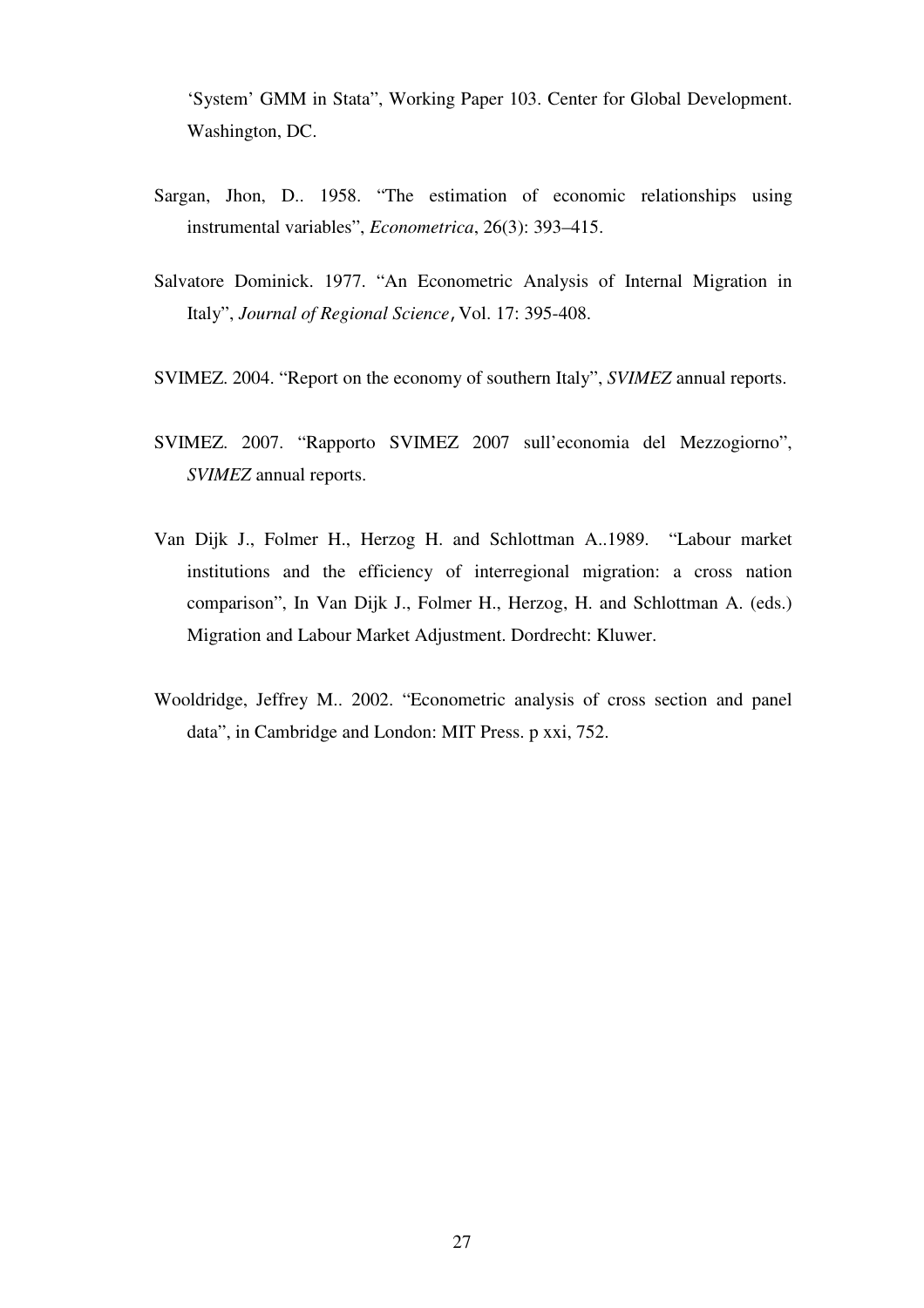## **Appendix A. Data and descriptive statistics**

The dataset consists of annual observations for the twenty Italian regions over the period 1996-2005. The panel has a matrix structure where each region appears two times, that is as a sending region (denoted with the index *i*) and as a destination region (denoted with the index *j*). Migration flows indicate the number of people that, during each year, cancelled their official residency in one region and registered it in another region. The last year is 2005 since, at the time of writing, this is the last year for which data on gross migration flows are available.

The population size is expressed as the annual average number of people living in region *i*/*j*. The unemployment rate is the ratio between the unemployed males and females (aged 15 years and more) and the total labour force. The real per capita GDP is taken from ISTAT. In table 1 is reported the list of variables names used in this analysis and their definition. Table 2 reports descriptive statistics of between and within standard deviation. The last column of the table shows the ratio between the *between* and the *within* standard deviation. Plümper and Troeger (2007) demonstrate, using Montecarlo simulations, that the FEVD estimator is more efficient than the FEM when the ratio between the between variance and the within variance is large enough. Therefore, the ratio is an important indicator to identify the rarely changing variables for the FEVD estimator. The variables with a star in Table 2 are treated as rarely changing variables in the estimations.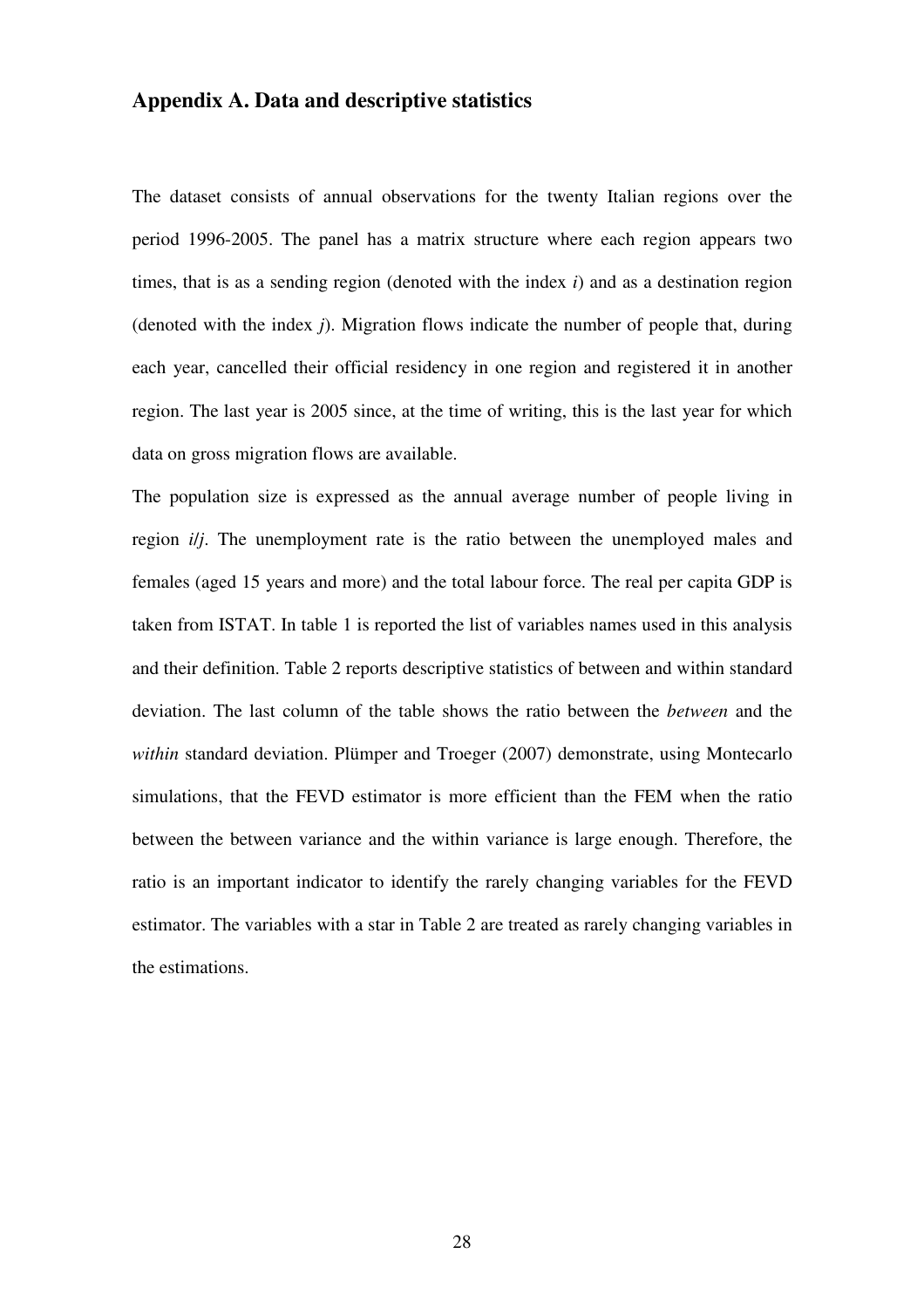**Table 1.** Variable Definitions

|              | $\mathbf{1}$ aviv $\mathbf{1}$ , and $\mathbf{1}$ , because the set of $\mathbf{1}$                                       |
|--------------|---------------------------------------------------------------------------------------------------------------------------|
| Varia<br>ble | <b>Definition</b>                                                                                                         |
| mig          | (log) Gross migration flows from region i to region j (source: ISTAT);                                                    |
| pop          | Regional population size (source: ISTAT);<br>(log)                                                                        |
| dist         | (log) Aerial distance (in km) between the main city in the sending region and the main<br>city in the destination region. |
| gdp          | (log) Per capita GDP in the origin (lnogdp) and in the destination region (lndgdp)<br>(source: ISTAT);                    |
| unr          | (log) Regional unemployment rate in region i (lnounr) and in region j (lndunr) (source:<br>ISTAT);                        |
| temp         | (log) Regional average yearly temperature (source: ISTAT);                                                                |
| airp         | (log) Number of airports (source: ISTAT);                                                                                 |

| Variable |                    | Mean | Std. Dev.    | Min          | Max           | <b>Observations</b> |                         | B/W  |
|----------|--------------------|------|--------------|--------------|---------------|---------------------|-------------------------|------|
| mig      | overall<br>between | 5.50 | 1.61<br>1.60 | 0.00<br>0.84 | 10.51<br>8.84 |                     | $N = 3800$<br>$n = 380$ |      |
|          | within             |      | 0.22         | 3.77         | 9.73          |                     | $T = 10$                |      |
| pop*     | overall            | 7.54 | 1.06         | 4.76         | 9.14          | $N =$               | 3800                    |      |
|          | between            |      | 1.06         | 4.78         | 9.11          | $n =$               | 380                     | 91.5 |
|          | within             |      | 0.01         | 7.51         | 7.58          |                     | $T = 10$                |      |
| dist*    | overall            | 5.94 | 0.61         | 4.36         | 6.98          |                     | $N = 4180$              |      |
|          | between            |      | 0.61         | 4.36         | 6.98          |                     | $n = 380$               | TI   |
|          | within             |      | 0.00         | 5.94         | 5.94          |                     | $T = 11$                |      |
| gdp*     | overall            | 2.95 | 0.27         | 2.43         | 3.36          |                     | $N = 3800$              |      |
|          | between            |      | 0.27         | 2.54         | 3.32          | $n =$               | 380                     | 5.8  |
|          | within             |      | 0.05         | 2.82         | 3.04          |                     | $T = 10$                |      |
| unr      | overall            | 2.19 | 0.57         | 0.92         | 3.20          |                     | $N = 3800$              |      |
|          | between            |      | 0.53         | 1.32         | 3.10          |                     | $n = 380$               | 2.6  |
|          | within             |      | 0.21         | 1.11         | 2.53          | $T =$               | 10                      |      |
| airp*    | overall            | 0.71 | 0.68         | 0.00         | 1.61          |                     | $N = 3800$              |      |
|          | between            |      | 0.68         | 0.00         | 1.61          |                     | $n = 380$               | 21.4 |

**Table 2.** Between and within descriptive statistics of the variables.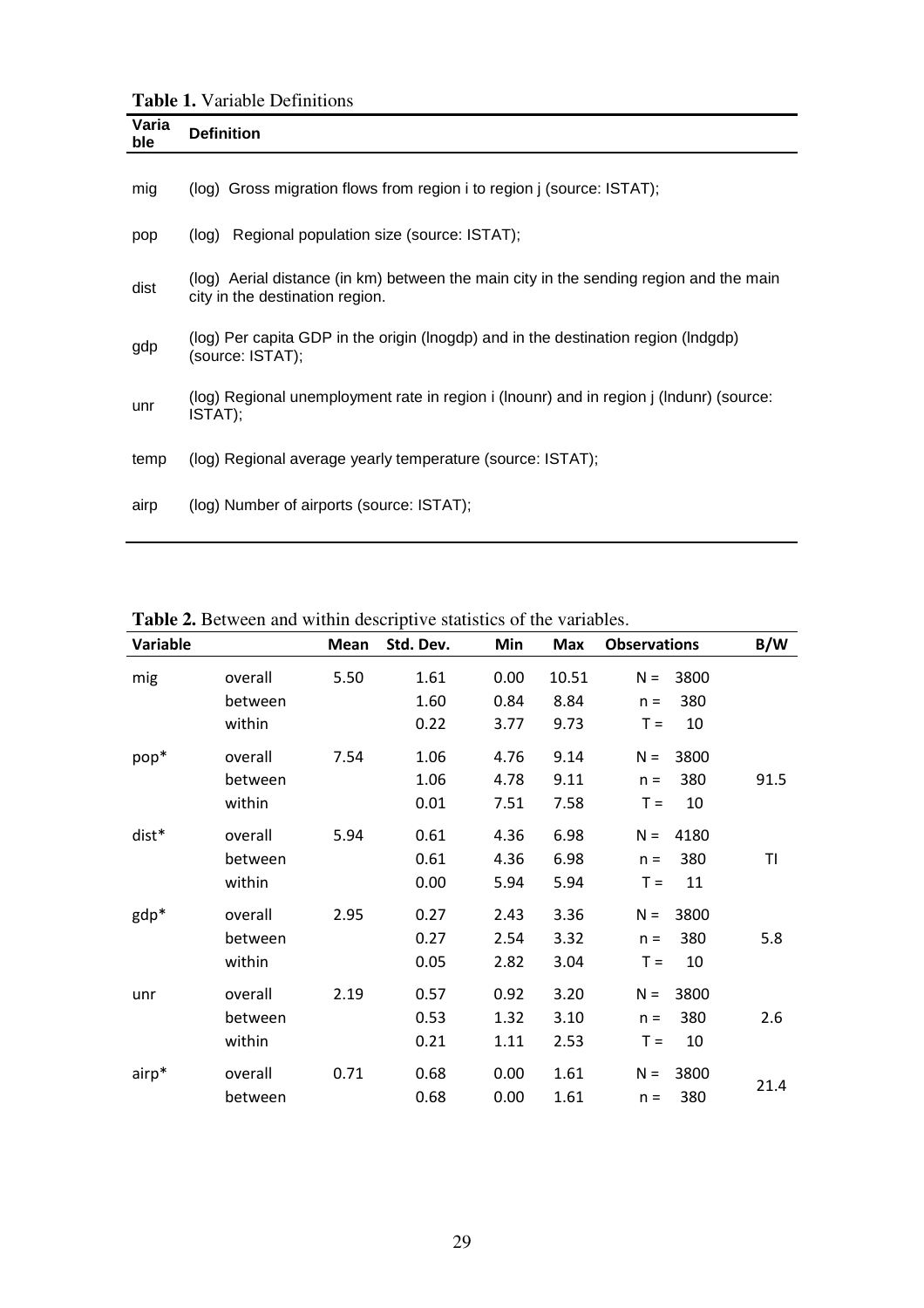|        | within                       |         | 0.03                 | 0.54                          | 0.83                          | 10<br>$T =$                               |     |
|--------|------------------------------|---------|----------------------|-------------------------------|-------------------------------|-------------------------------------------|-----|
| temp   | overall<br>between<br>within | 6.42    | 6.89<br>1.76<br>6.66 | 0.00<br>1.90<br>$-2.65$       | 18.50<br>9.07<br>15.85        | $N = 3800$<br>380<br>$n =$<br>10<br>$T =$ | 0.3 |
| vaiss* | overall<br>between<br>within | $-3.47$ | 0.36<br>0.36<br>0.04 | $-2.41$<br>$-2.36$<br>$-1.79$ | $-1.14$<br>$-1.17$<br>$-1.55$ | $N = 3800$<br>380<br>$n =$<br>10<br>$T =$ | 8.1 |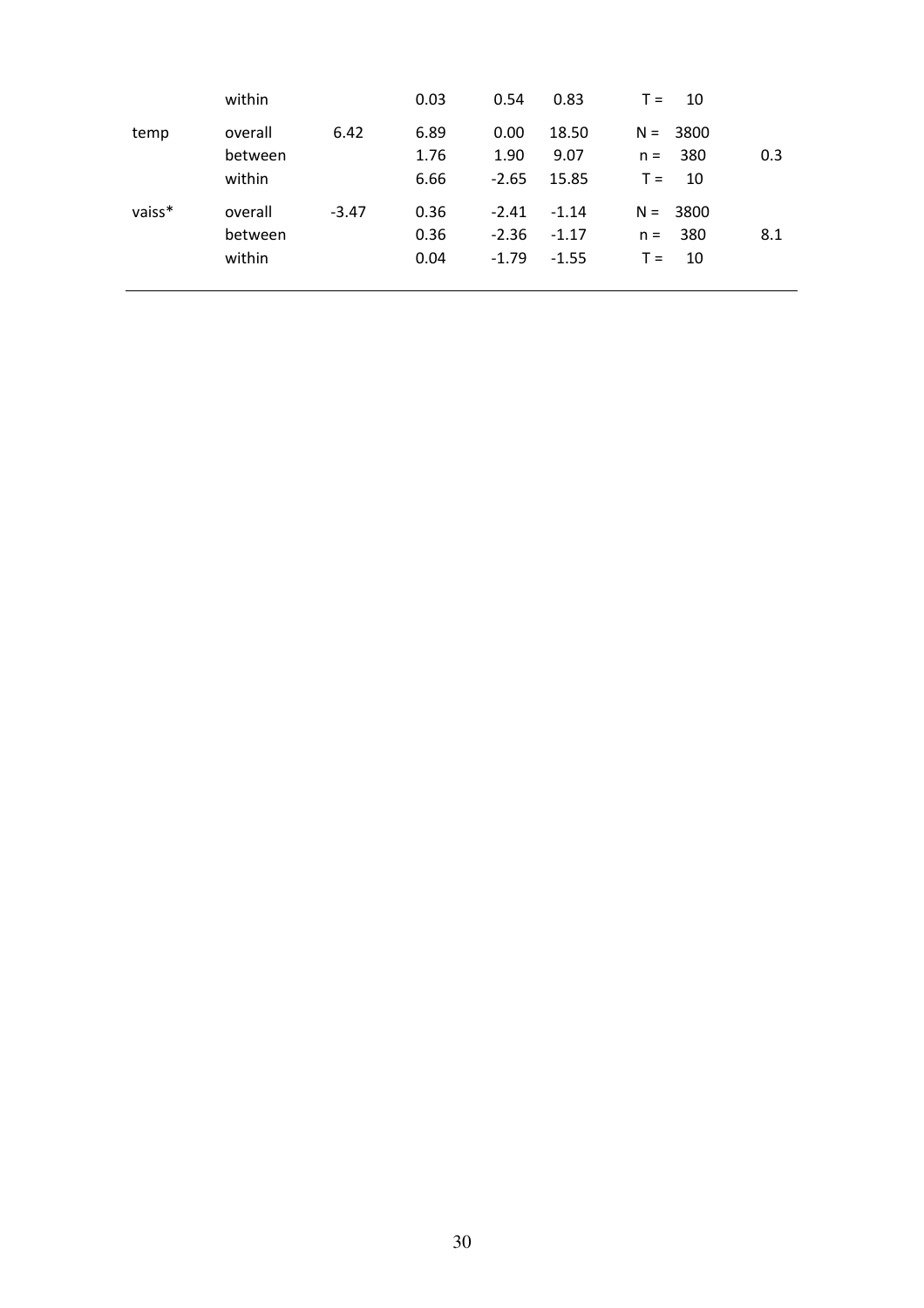## **Appendix B. Tables and graphs**



**Fig. 1.** Trends in interregional migration flows in Italy



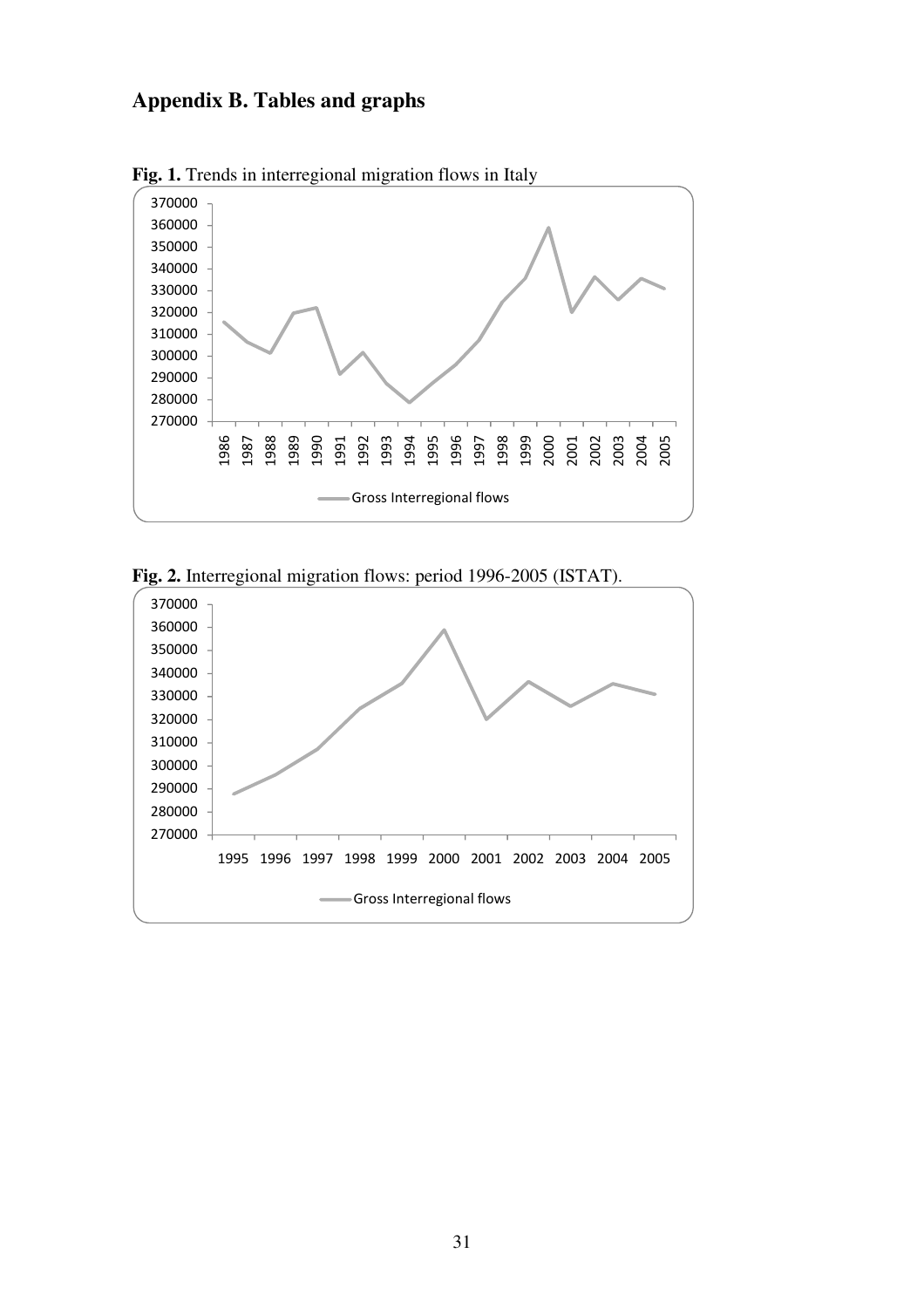

**Fig. 3.** Real per capita GDP: North-West, North-East, Centre, South

**Fig. 4.** Gap in real per capita GDP between the South and the Centre-North

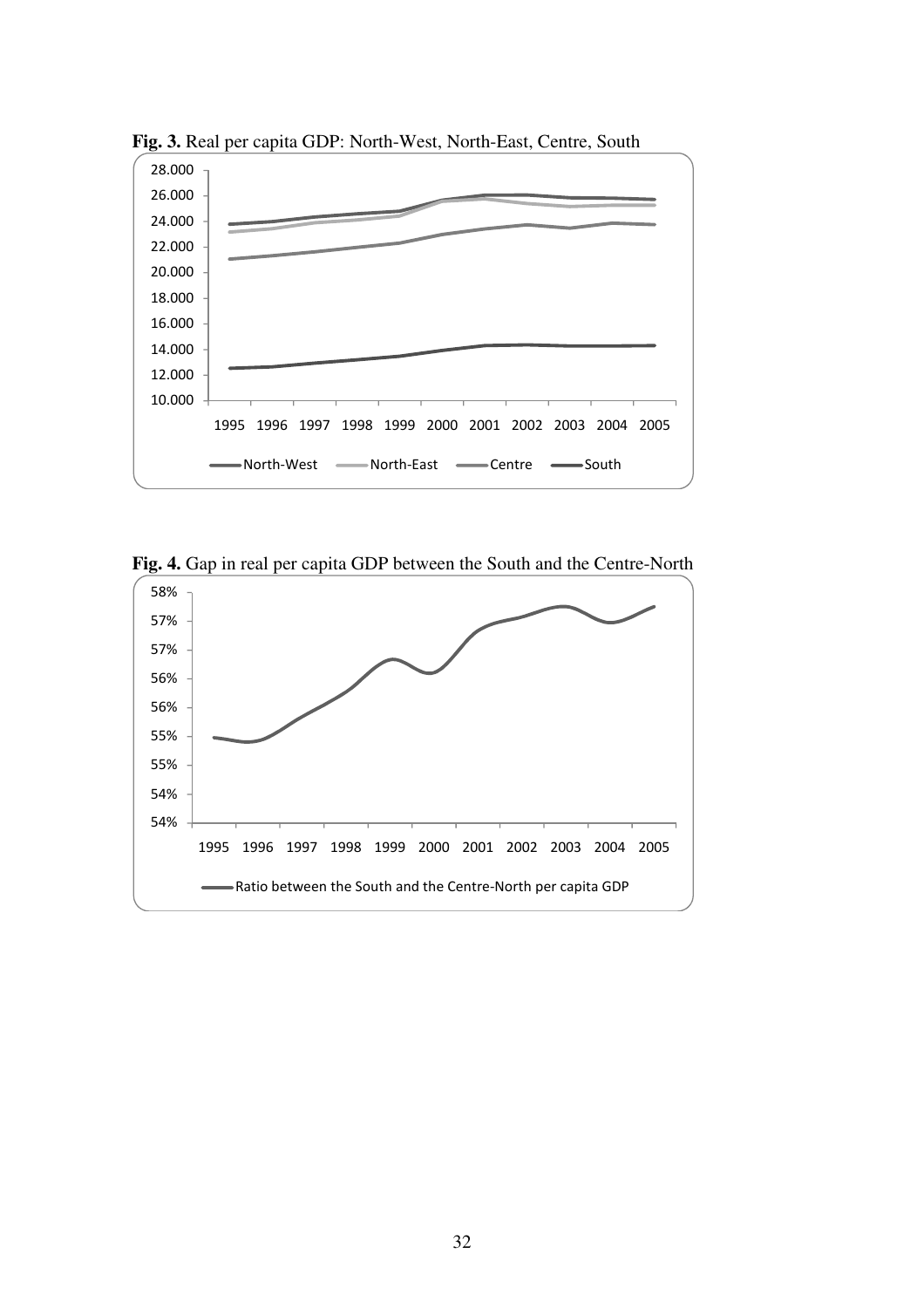

**Fig. 5.** Unemployment rates differentials



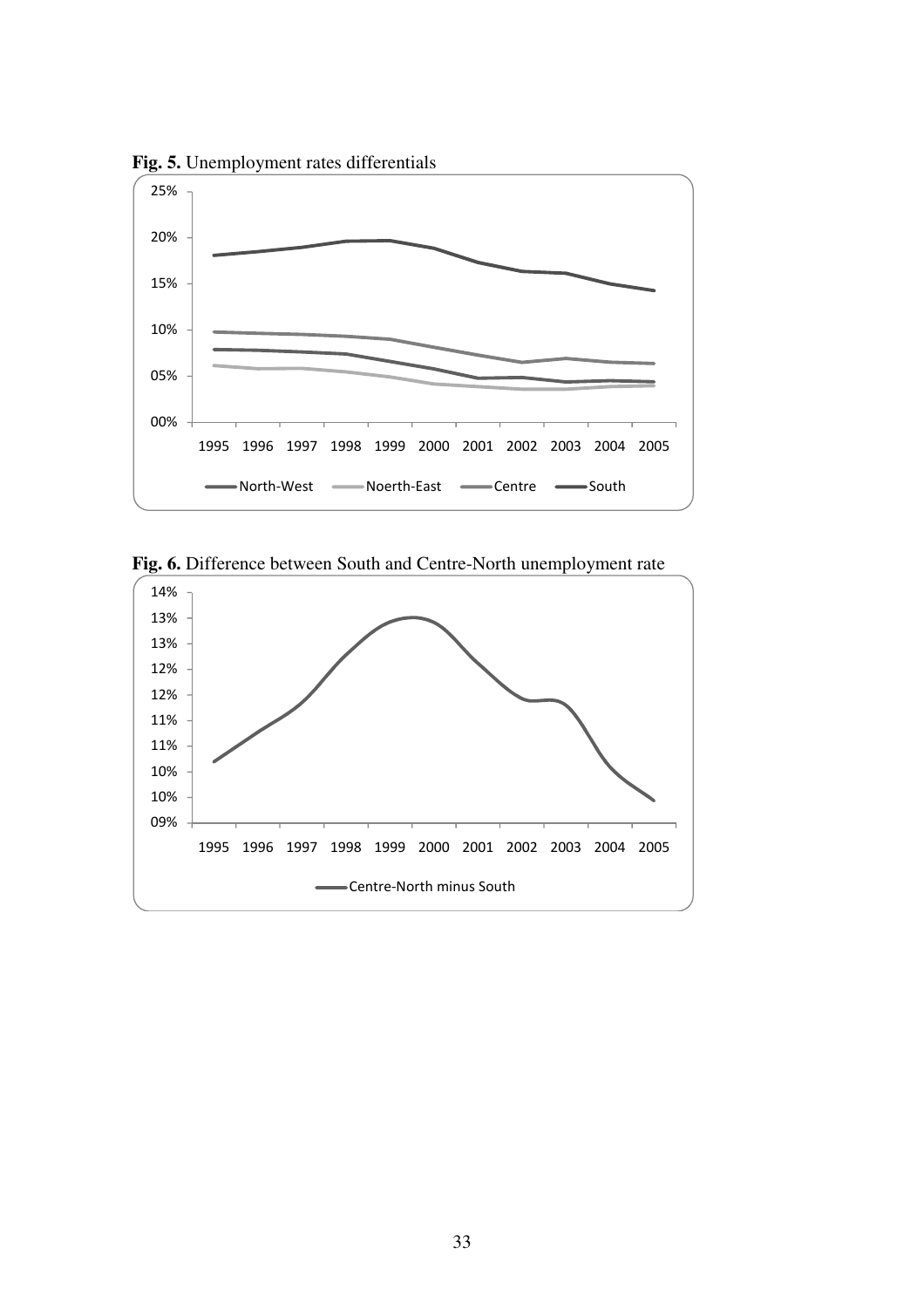| Variable           | <b>FEVD-IV</b>       | FE-IV                 | <b>FE</b>    | <b>RE</b>   |
|--------------------|----------------------|-----------------------|--------------|-------------|
| opop               | $1.004***$           | 3.208***              | 3.897***     | $1.018***$  |
| t-stat (z-stat)    | 294.69               | 5.72                  | 8.80         | 32.77       |
| dpop               | $0.959***$           | 1.098                 | 1.758***     | $0.964***$  |
| t-stat (z-stat)    | 281.55               | 1.96                  | 3.97         | 31.03       |
| dist               | $-0.328***$          | 0.00                  | 0.00         | $-0.344***$ |
| t-stat (z-stat)    | $-52.97$             | $\bullet$             |              | $-6.24$     |
| ogdp               | $-0.328***$          | $-0.191$              | $-0.314$     | $-0.679***$ |
| t-stat (z-stat)    | $-11.47$             | $-0.81$               | $-1.39$      | $-6.39$     |
| dgdp               | $0.368***$           | $0.770**$             | $0.652**$    | $0.535***$  |
| t-stat (z-stat)    | 13.03                | 3.26                  | 2.90         | 5.03        |
| eta                | $1.000***$           |                       |              |             |
| $t$ -stat (z-stat) | 175.45               |                       |              |             |
| ounr               | $0.121***$           | $-0.155$              | 0.053        | 0.022       |
| t-stat (z-stat)    | 8.42                 | $-1.47$               | 1.9          | 0.88        |
| dunr               | $-0.108***$          | $-0.172$              | 0.028        | 0.019       |
| t-stat (z-stat)    | $-7.62$              | $-1.63$               | 0.99         | 0.75        |
| Cons               | $-7.516***$          | $-27.901***$          | $-38.329***$ | $-7.132***$ |
| t-stat (z-stat)    | $-43.87$             | $-4.20$               | $-7.11$      | $-9.90$     |
| Obs                | 3800                 | 3800                  | 3800         | 3800        |
| F stat 1st Eq      | $F(18, 3404) = 3566$ | $F(15,3405) = 415.45$ |              |             |
| Hausman chi2(15)   | FE vs IV             | not rej               | 7.63         |             |
| Hausman chi2(15)   | RE vs FE             | rej                   | 114.12       |             |

*Note: For the Fixed Effects Regression with Vector Decomposition (FEVD) the covariates opop dpop ogdp dgdp are treated as rarely changing variables and standard errors are robust to heteroschedasticity. Stars denote p-values as follows: \* p<0.05; \*\* p<0.01; \*\*\* p<0.001*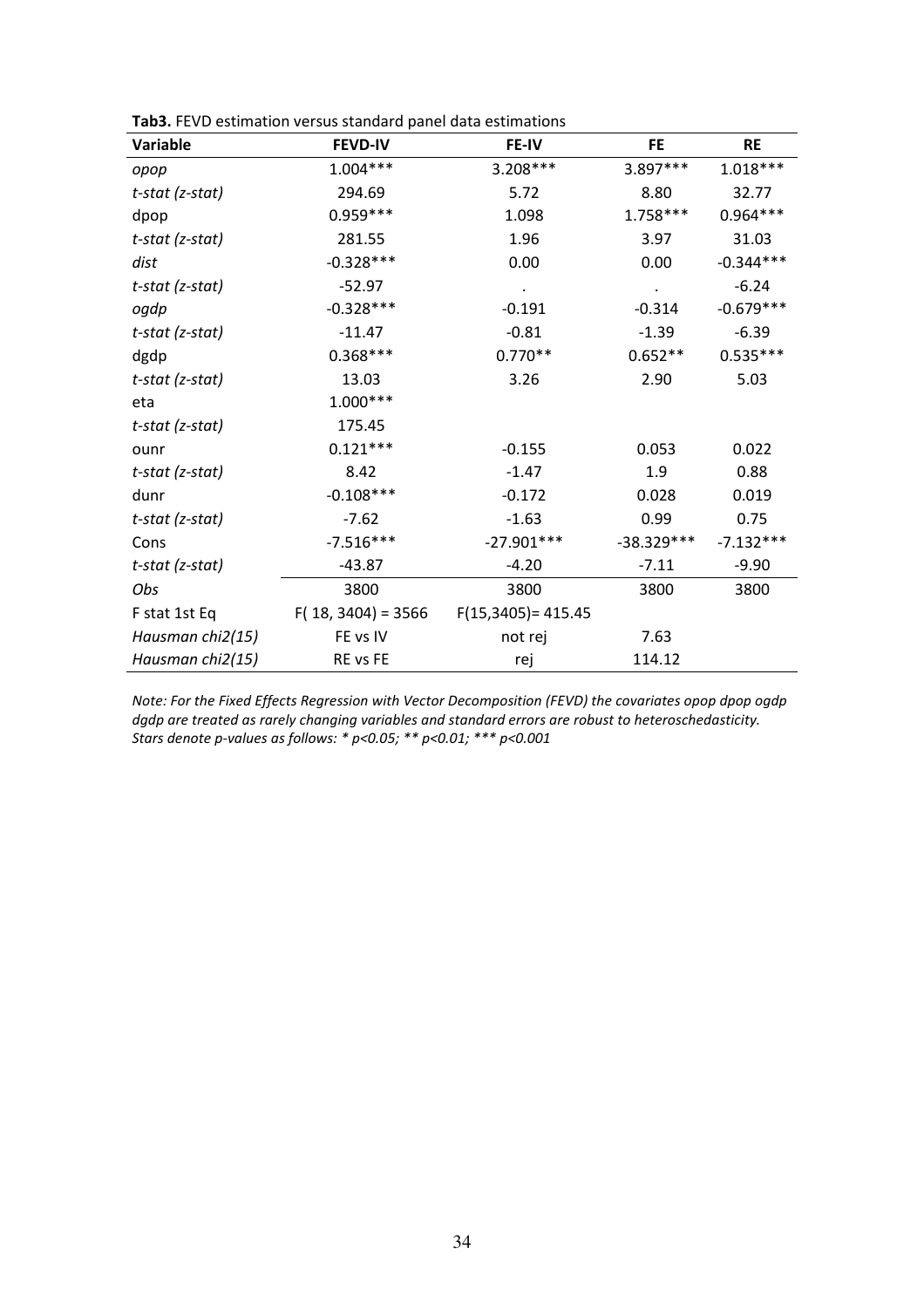| <b>Variable</b>        | ı           | $\mathbf{I}$ | $\mathbf{III}$ |
|------------------------|-------------|--------------|----------------|
| opop                   | $1.004***$  | $0.955***$   | $0.961***$     |
| t-stat                 | 294.69      | 193.73       | 190.93         |
| dpop                   | $0.959***$  | $0.889***$   | $0.887***$     |
| t-stat                 | 281.55      | 180.36       | 176.40         |
| dist                   | $-0.328***$ | $-0.360***$  | $-0.375***$    |
| $t$ -stat              | $-52.97$    | $-56.87$     | $-57.78$       |
| ogdp                   | $-0.328***$ | $-0.382***$  | $-0.394***$    |
| $t$ -stat              | $-11.47$    | $-13.06$     | $-9.28$        |
| dgdp                   | $0.368***$  | $0.390***$   | $0.362***$     |
| t-stat                 | 13.03       | 13.46        | 8.56           |
| ounr                   | $0.121***$  | $0.157***$   | $0.157***$     |
| $t$ -stat              | 8.42        | 10.62        | 10.43          |
| dunr                   | $-0.108***$ | $-0.169***$  | $-0.169***$    |
| $t$ -stat              | $-7.62$     | $-11.64$     | $-11.43$       |
| oairp                  |             | $0.131***$   | $0.114***$     |
| $t$ -stat              |             | 16.9         | 14.45          |
| dairp                  |             | $0.104***$   | $0.116***$     |
| t-stat                 |             | 13.40        | 14.76          |
| otemp                  |             | $-0.013***$  | $-0.006***$    |
| $t$ -stat              |             | $-7.46$      | $-3.37$        |
| dtemp                  |             | $0.030***$   | $0.023***$     |
| $t$ -stat              |             | 16.78        | 12.61          |
| dnorth                 |             |              | $-0.050***$    |
| $t$ -stat              |             |              | $-4.31$        |
| onorth                 |             |              | $0.203***$     |
| $t$ -stat              |             |              | 17.59          |
| dsouth                 |             |              | $-0.03$        |
| $t$ -stat              |             |              | $-1.59$        |
| osouth                 |             |              | $0.136***$     |
| t-stat                 |             |              | 7.17           |
| cons                   | $-7.516***$ | $-6.476***$  | $-6.405***$    |
| t-stat                 | $-43.87$    | $-34.94$     | $-27.65$       |
| Obs                    | 3800        | 3800         | 3800           |
| I-P-Shin test W[t-bar] | $-2.38$     | $-4.56$      | $-8.55$        |

**Table 4.** Extended Gravity model (FEVD)

*Note:Two-stages least-squares Panel Fixed Effects Regression with Vector Decomposition (FEVD). The covariates opop dpop ogdp dgdp otemp dtemp oairp dairp dnorth onorth dsouth osouth are treated as rarely changing variables. Standard errors are robust to heteroschedasticity. Stars denote p-values as follows: \* p<0.05; \*\* p<0.01; \*\*\* p<0.001*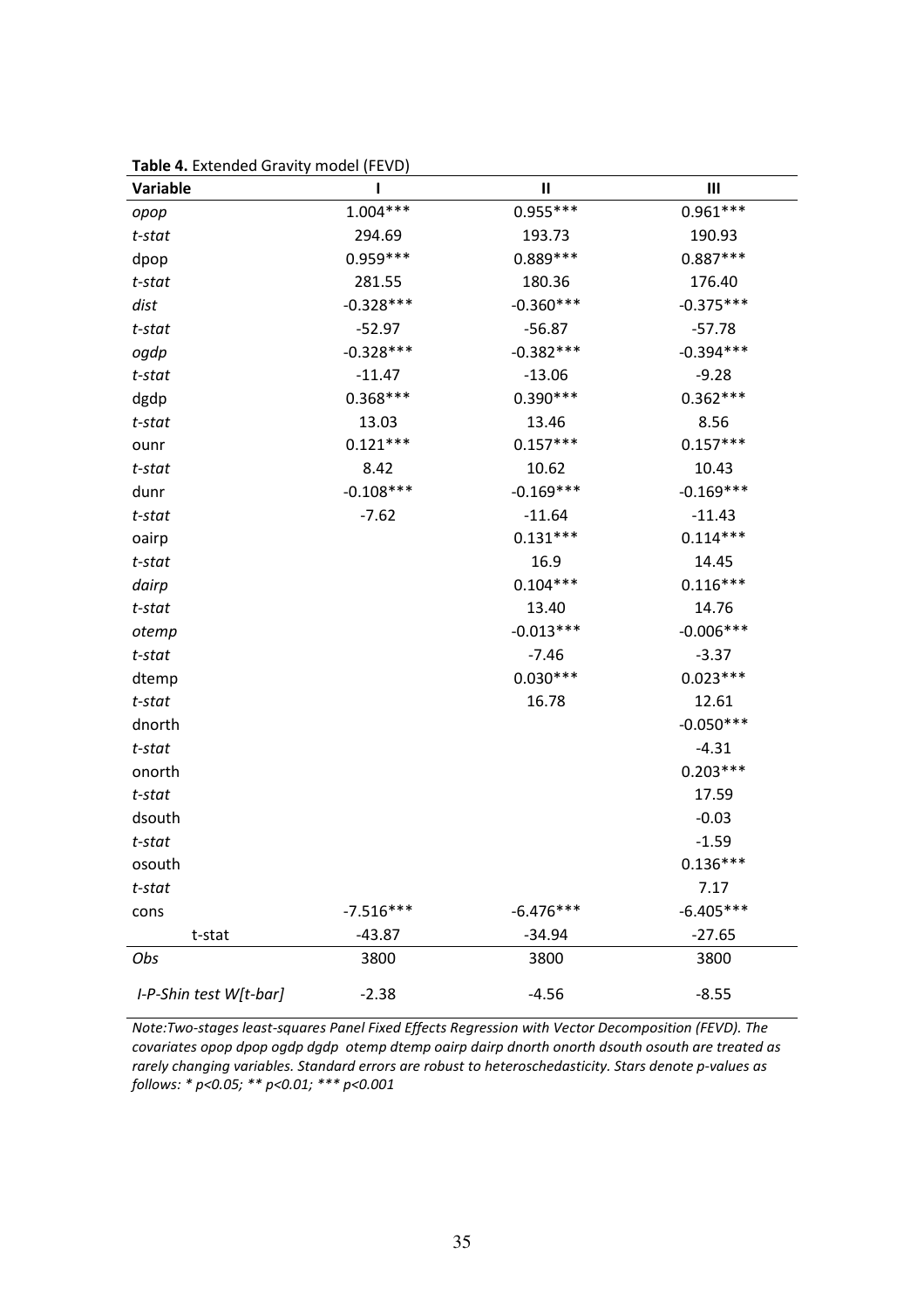| Variable  | South to C-North | <b>C-North to South</b> |
|-----------|------------------|-------------------------|
| opop      | $0.777***$       | $0.892***$              |
| $t$ -stat | 1467.62          | 57.26                   |
| dpop      | $0.750***$       | $0.879***$              |
| $t$ -stat | 1507.78          | 61.28                   |
| dist      | $-1.098***$      | $-0.805***$             |
| $t$ -stat | $-406.45$        | $-26.74$                |
| ogdp      | $-1.102***$      | $2.130***$              |
| $t$ -stat | $-109.37$        | 18.95                   |
| dgdp      | $2.246***$       | 0.099                   |
| $t$ -stat | 253.49           | 0.62                    |
| ounr      | $1.291***$       | $0.424***$              |
| t-stat    | 7.27             | 10.13                   |
| dunr      | $-0.083***$      | $0.227**$               |
| $t$ -stat | $-4.71$          | 2.68                    |
| oairp     | $0.238***$       | $0.121***$              |
| $t$ -stat | 284.57           | 4.91                    |
| dairp     | $0.210***$       | 0.299***                |
| $t$ -stat | 149.12           | 15.27                   |
| otemp     | $0.004***$       | $-0.026***$             |
| t-stat    | 25.79            | $-5.93$                 |
| dtemp     | $0.011***$       | $0.030***$              |
| $t$ -stat | 11.27            | 8.34                    |
| ovaiss    | $-0.572**$       | $0.635***$              |
| t-stat    | $-3.16$          | 15.62                   |
| dvaiss    | $0.657*$         | $-0.284***$             |
| $t$ -stat | 2.15             | $-5.22$                 |
| cons      | $-6.710***$      | $-11.290***$            |
| t-stat    | $-89.26$         | $-15.41$                |
| Obs       | 960              | 960                     |

**Table 5**. Extended Gravity Model: South to Centre-North flows

*Note:Two-stages least-squares Panel Fixed Effects Regression with Vector Decomposition (FEVD). The covariates opop dpop ogdp dgdp otemp dtemp oairp dairp dnorth onorth dsouth osouth are treated as rarely changing variables. Standard errors are robust to heteroschedasticity. Stars denote p-values as follows: \* p<0.05; \*\* p<0.01; \*\*\* p<0.001*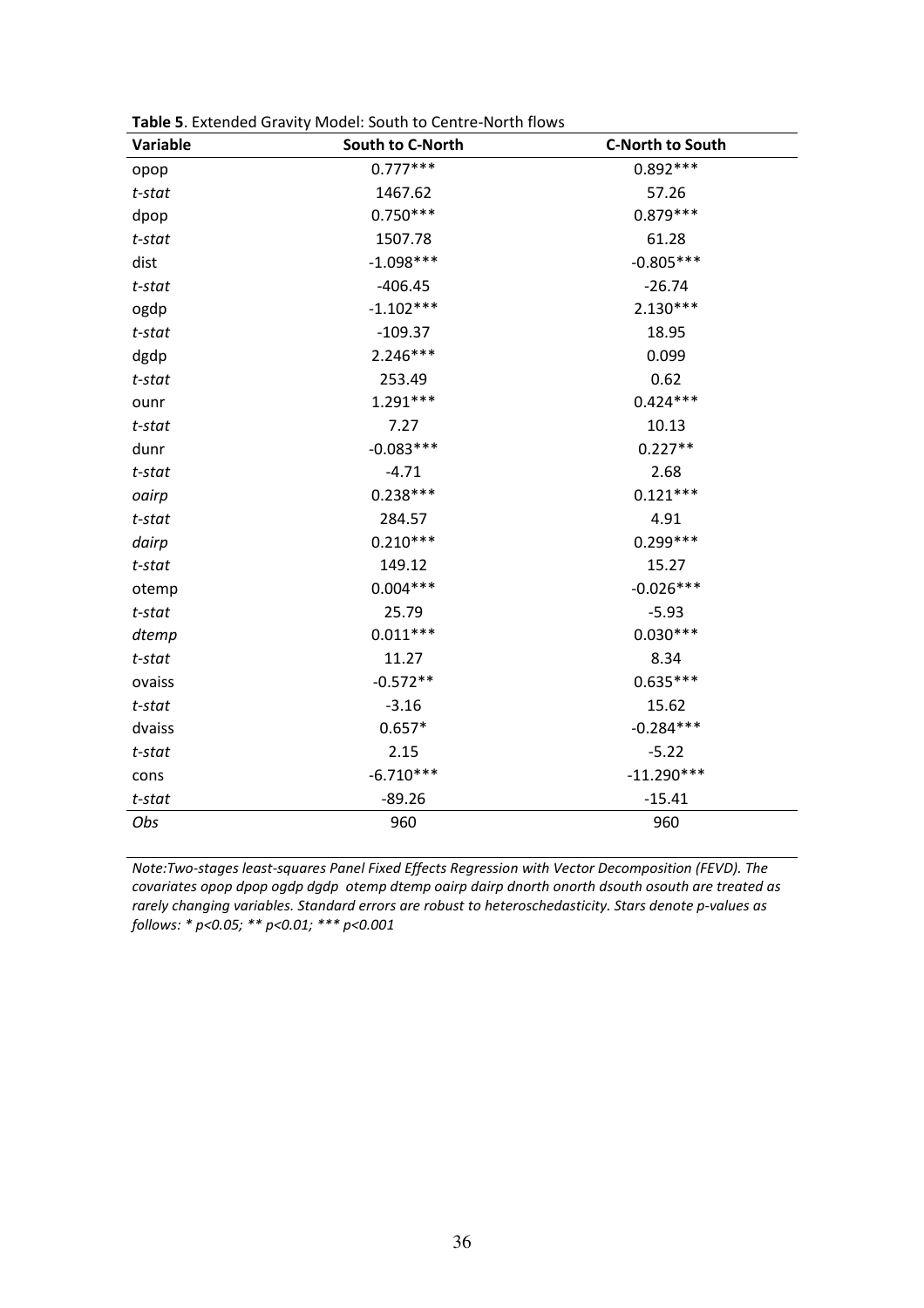| Table 6. Extended Gravity Model: dynamic analysis |  |
|---------------------------------------------------|--|
|---------------------------------------------------|--|

| Variable        | <b>FEVD-IV</b> | <b>GMM</b>  |
|-----------------|----------------|-------------|
| mig             | $0.073***$     | $0.172**$   |
| t-stat (z-stat) | 4.56           | 2.95        |
| opop            | $0.901***$     | $0.898***$  |
| t-stat (z-stat) | 2012.74        | 9.01        |
| dpop            | $0.832***$     | $0.784***$  |
| t-stat (z-stat) | 1629.29        | 9.07        |
| dist            | $-0.365***$    | $-0.213**$  |
| t-stat (z-stat) | $-850.91$      | $-2.72$     |
| ogdp            | $-0.165***$    | $-1.291**$  |
| t-stat (z-stat) | $-9.73$        | $-2.59$     |
| dgdp            | $0.543***$     | $1.963**$   |
| t-stat (z-stat) | 47.62          | 2.84        |
| dnorth          | $-0.039***$    | $-0.29$     |
| t-stat (z-stat) | $-13.84$       | $-0.68$     |
| onorth          | $0.196***$     | $0.805**$   |
| t-stat (z-stat) | 70.83          | 3.13        |
| dsouth          | $-0.055***$    | 0.50        |
| t-stat (z-stat) | $-17.79$       | 1.07        |
| osouth          | $0.096***$     | 0.101       |
| t-stat (z-stat) | 19.46          | 0.35        |
| oairp           | $0.093***$     | $-0.03$     |
| t-stat (z-stat) | 43.82          | $-0.31$     |
| dairp           | $0.095***$     | 0.029       |
| t-stat (z-stat) | 58.54          | 0.26        |
| otemp           | $-0.011***$    | $-0.019*$   |
| t-stat (z-stat) | $-6.06$        | $-2.25$     |
| dtemp           | $0.017***$     | $0.021*$    |
| t-stat (z-stat) | 10.53          | 2.33        |
| ounr            | $0.310***$     | $0.284**$   |
| t-stat (z-stat) | 5.09           | 3.06        |
| dunr            | 0.01           | $-0.01$     |
| t-stat (z-stat) | 0.11           | $-0.13$     |
| cons            | $-7.864***$    | $-9.913***$ |
| t-stat (z-stat) | $-137.61$      | $-5.49$     |
| Obs             | 3800           | 3800        |
| Nr of Instr.    |                | 46          |
| Abond AR(1)     |                | $z = -6.55$ |
| Abond AR(2)     |                | $z = 0.76$  |
| Hansen Test     |                | 0.405       |

*Note: The GMM model (dynamic panel data) has been estimated using the xtabond2 command in Stata (Roodman, 2006). The number of instruments has been reduced limiting the lags of instruments. The lag*